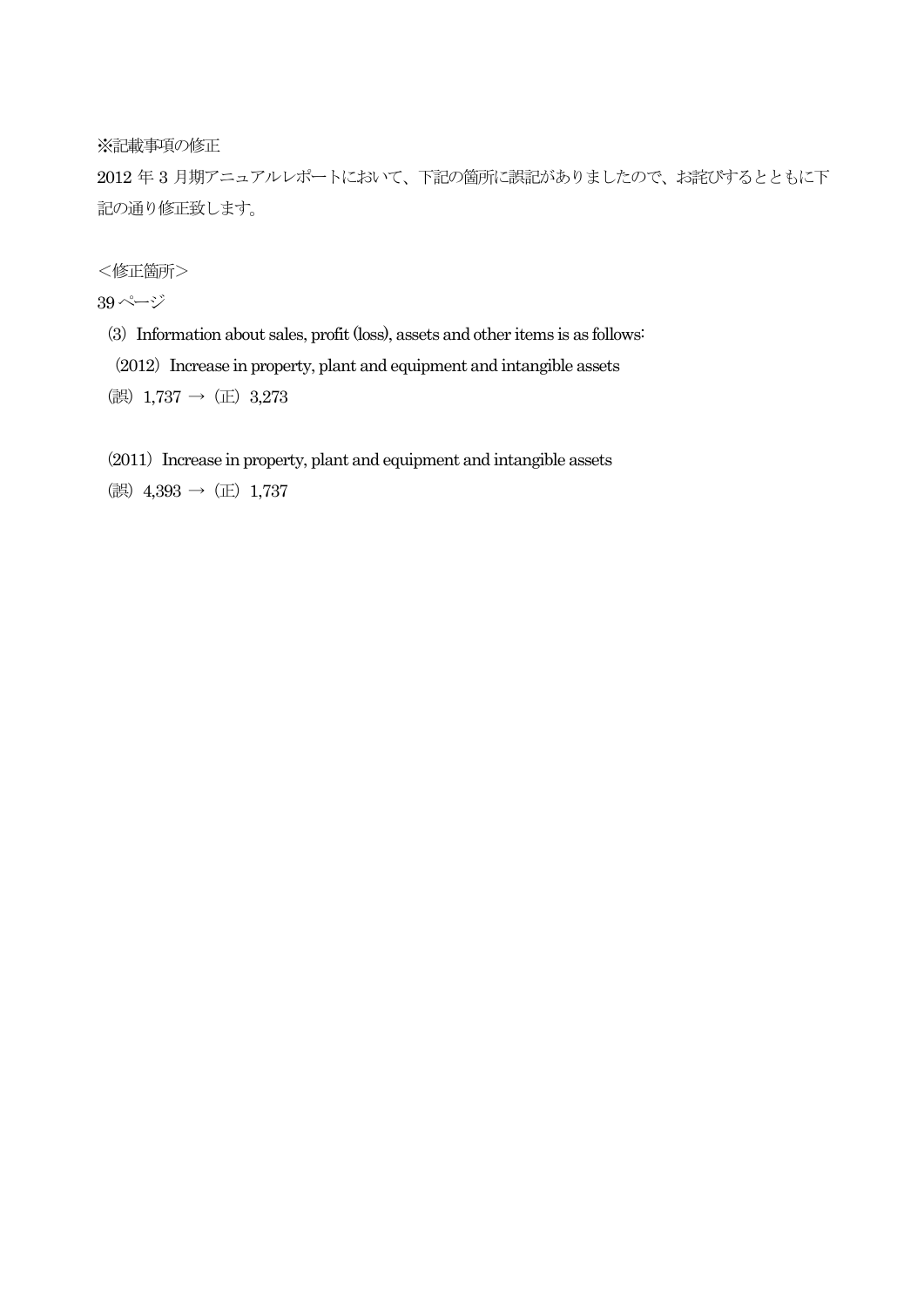# tok TOKYO OHKA KOGYO CO., LTD.

150 Nakamaruko, Nakahara-ku, Kawasaki, Kanagawa 211-0012, JAPAN TEL. +81-44-435-3000 FAX. +81-44-435-3020 http://www.tok.co.jp/en/

# **Annual Report 2012**

**Year Ended March 31, 2012**

**A focus on core competences**

tok TOKYO OHKA KOGYO CO., LTD.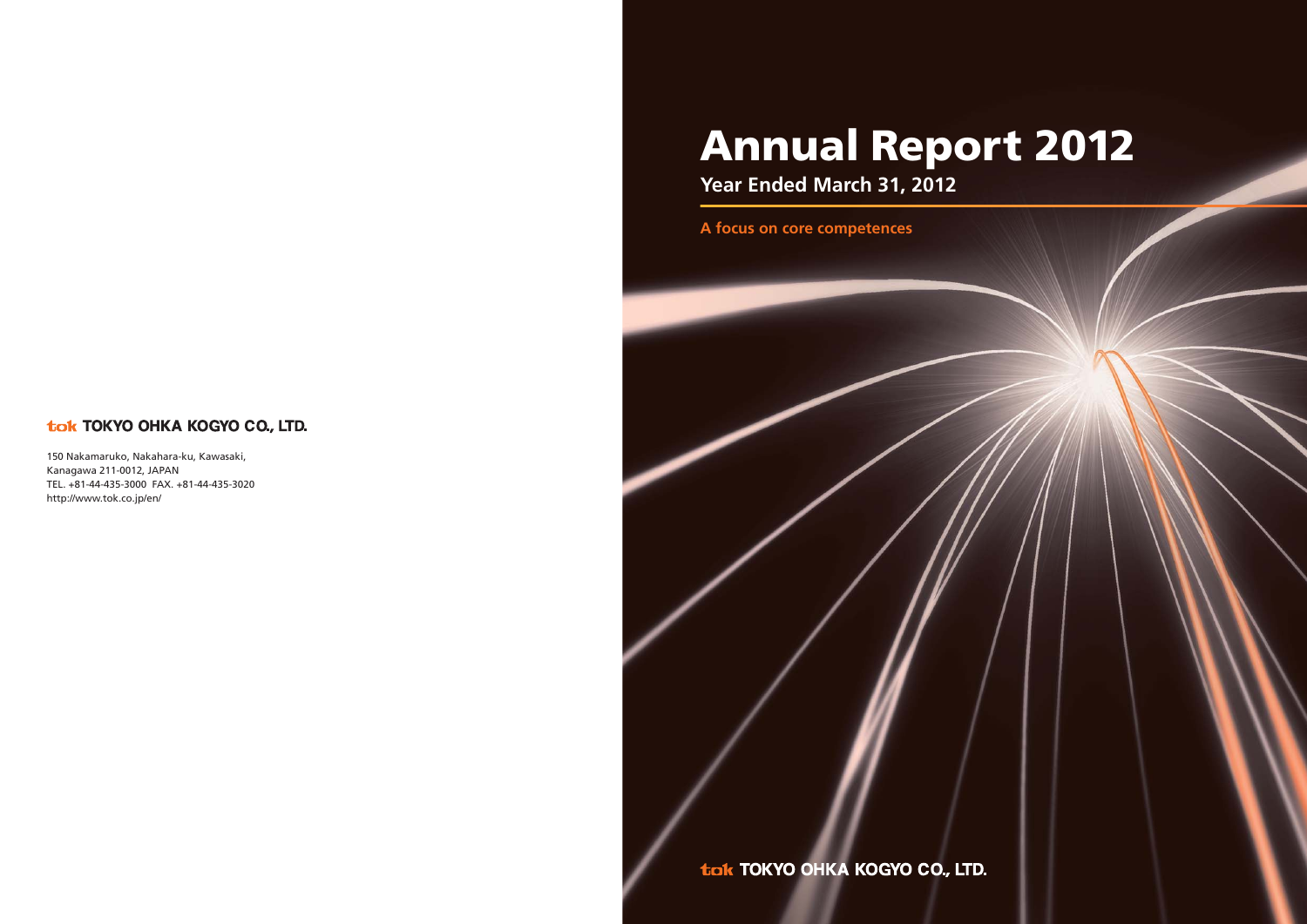Financial **Highlights** TOKYO OHKA KOGYO CO., LTD. and Consolidated Subsidiaries **TOK** at a Glance

**Operating Income (Loss)** Millions of Yen

# **Contents**

| <b>Special Feature</b>                                       |
|--------------------------------------------------------------|
| Strengthening our position in advanced semiconductor         |
| materials and engaging in the diversified development of new |
| business fields                                              |
|                                                              |
|                                                              |
|                                                              |







| - Management's Discussion and Analysis  13                           |  |
|----------------------------------------------------------------------|--|
|                                                                      |  |
|                                                                      |  |
|                                                                      |  |
| $-$ Consolidated Statements of Comprehensive Income $\cdot \cdot$ 20 |  |
| - Consolidated Statements of Changes in Equity ……… 21                |  |
|                                                                      |  |
| -Notes to Consolidated Financial Statements ………… 23                  |  |
|                                                                      |  |
|                                                                      |  |

**FY08 FY09 FY10 FY11 FY12**

**FY08 FY09 FY10 FY11 FY12**

**0**

**8,385**

**-1,427**

**341**

**6,096**

**6,072**

 $-0.4%$ 

We offer a diverse range of photoresist\*, which is a widely used material that is essential for the microprocesses involved in the manufacture of semiconductors, LCDs, semiconductor packagings and other electronic products. We also supply materials for forming interlayer insulating film and planarizing insulation film, which are required as advanced microprocesses in semiconductors raise the number of layers of circuitry. TOK contributes to progress in the electronics industry by developing and supplying products that offer higher performance and quality.

Tok's activities are guided by corporate policies with four core principles: "Continue efforts to enhance our technology," "Raise the quality levels of our products," "Contribute to society" and "Create a frank and open-minded business culture." We are dedicated to promoting *monozukuri* (the art of manufacturing) to contribute to the creation of the future in harmony with many demands. At the same time, our operations will continue to reflect a firm commitment to corporate social responsibility. Our objective is to sustain growth in corporate value as we remain an innovative company that can meet the high expectations of all stakeholders.

# **Forward-looking statements**

This annual report contains forward-looking statements that describe future prospects of TOKYO OHKA KOGYO CO., LTD. (the Company) in terms of business planning, earnings and management strategies. Such statements are based on management' s judgement, derived from information available to it at the time such information was prepared. Readers are cautioned not to rely solely on these forward-looking statements, as actual results and strategies may differ substantially according to changes in the Company' s business environment.

Note: The accounting period covers a 12-month period beginning April 1 and ending March 31 the following year. In this annual report, "fiscal 2012" refers to the 12-month period ended March 31, 2012 ( April 1, 2011 – March 31, 2012).

# **Material Business**





# **Electronic Functional Materials Division**

\*Photoresist: A photosensitive resin that acts and changes chemically when exposed to light.

# **High Purity Chemicals Division**

As a comprehensive manufacturer of photoresist, TOK uses its knowledge of this material to supply a wide variety of photoresist-related chemicals such as developing solution, stripping solution, rinsing solution, thinner and other chemicals. In addition, TOK manufactures inorganic and organic chemicals used in a wide range of industries.

# **Process Equipment Division**

This equipment includes photoresist coating and developing machines used to manufacture LCD panels as well as a variety of semiconductor manufacturing equipment. By developing photoresist along with related materials and equipment, the synergetic effects can be generated to the fullest. In this way, TOK can strongly support its customers.

# **Equipment Business**





Note: Technology support fees, which have previously been presented as part of non-operating income, are to be presented as part of net sales starting from the second quarter of FY12. As a result of this change, both net sales and operating income increased ¥112 million. Note that this change did not have an impact on income before income taxes and minority interests. Retroactive adjustments have been made to net sales and operating income in FY11 and earlier in light of this change.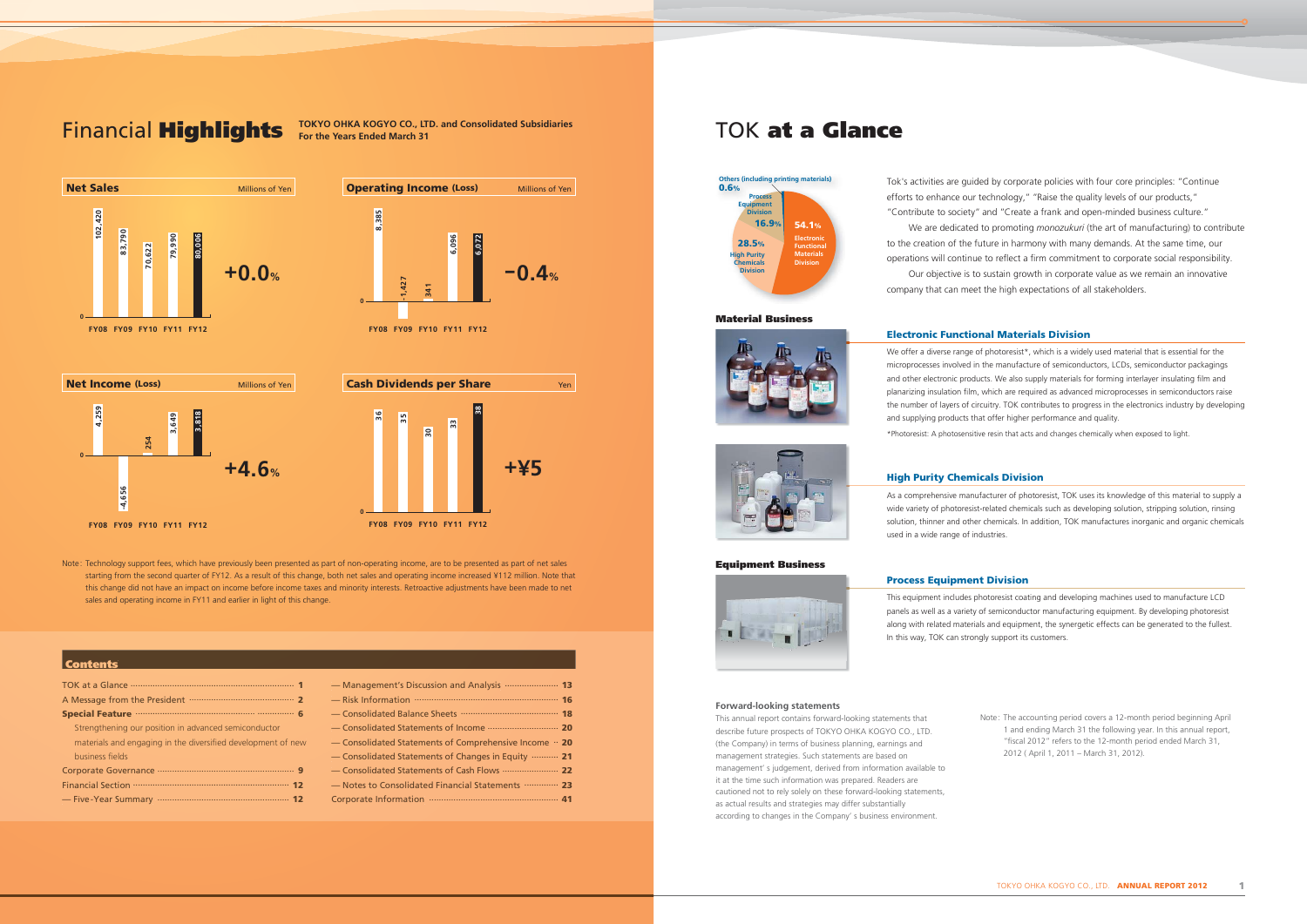

In the material business, sales declined 6.8% to ¥66,622 million. In specific terms, ¥3,222 million of the year-on-year decline of ¥4,834 million reflected the Company's decision to transfer its printing material business. On an individual division basis, sales of high purity chemicals declined ¥2,335 million. This was mainly due to the drop in shipment volumes on the back of the substantial decline in production by domestic users caused by the Great East Japan Earthquake as well as lower unit prices. In contrast, sales in the electronic functional materials division increased ¥673 million. This reflected robust

The business environment throughout the fiscal year ended March 31, 2012 was extremely harsh. This was largely attributable to disruptions in the supply chain caused by the Great East Japan Earthquake, the floods in Thailand, the debt crisis in Europe, and prolonged appreciation in the value of the yen, which hovered at historically high levels. Demand from the semiconductor sector, a key market for the Company's products, was volatile during the fiscal year under review. On the one hand, our results were favorably impacted by the underlying strength of rapid expansion in the smart phone and tablet device markets. On the other hand, the

 The balance of orders decreased ¥5,523 million to ¥5,355 million. This was largely attributable to cutbacks in capital expenditure by LCD panel manufacturers resulting in a drop in LCD coating machine orders. On a brighter note, orders for TSV process have begun to increase. Moving forward,

drop in personal computers and LCD television sets placed considerable downward pressure on demand.

**Despite a harsh business environment, we maintained earnings at a level comparable to the**  previous year on the back of successful efforts to improve our profit structure

> Under these circumstances, consolidated net sales for the fiscal year ended March 31, 2012 were virtually unchanged from the previous fiscal year amounting to ¥80,006 million. Accounting for the provision made to allowance for doubtful accounts in the material business during the fourth quarter, operating income edged down 0.4% year on year to ¥6,072 million. Net income for the fiscal year under review was ¥3,818 million, up 4.6% compared with the fiscal year ended March 31, 2011.

**Ikuo Akutsu President & Chief Executive Officer** 

- sales largely in Asia of ArF excimer laser photoresists, an advanced material used in the manufacture of semiconductors, which increased nearly 35% year on year.
- From a profit perspective, operating income exceeded plans through to the third quarter of the fiscal year under review. After bringing to account the provision made to allowance for doubtful accounts during the fourth quarter, operating income in the material business fell 23.1% to ¥8,280 million.

# Achieved a return to the black for the first time in four fiscal years; indications of an increase in

plans are in place to accelerate the shift to TSV process as the cornerstone of the equipment business in the fiscal year ending March 31, 2013.





# **Operating Results for the Fiscal Year Ended March 31, 2012**

# **Equipment Business**

**orders for TSV process**

In the fiscal year ended March 31, 2012, sales in the equipment business increased substantially on the back of successful efforts to promote and complete inspections upon shipment and delivery of equipment. Buoyed by contributions from the implementation of business structural reforms, TOK also recorded a profit at the operating income level for the first time in four fiscal years.

# **Material Business**

# **Despite a downturn in sales attributable to such factors as the transfer of a business, advanced**

**semiconductor materials continued to record substantial growth**

*With an understanding of our ideal image 10 years hence, we will forge ahead with the "Rebirth of TOK"*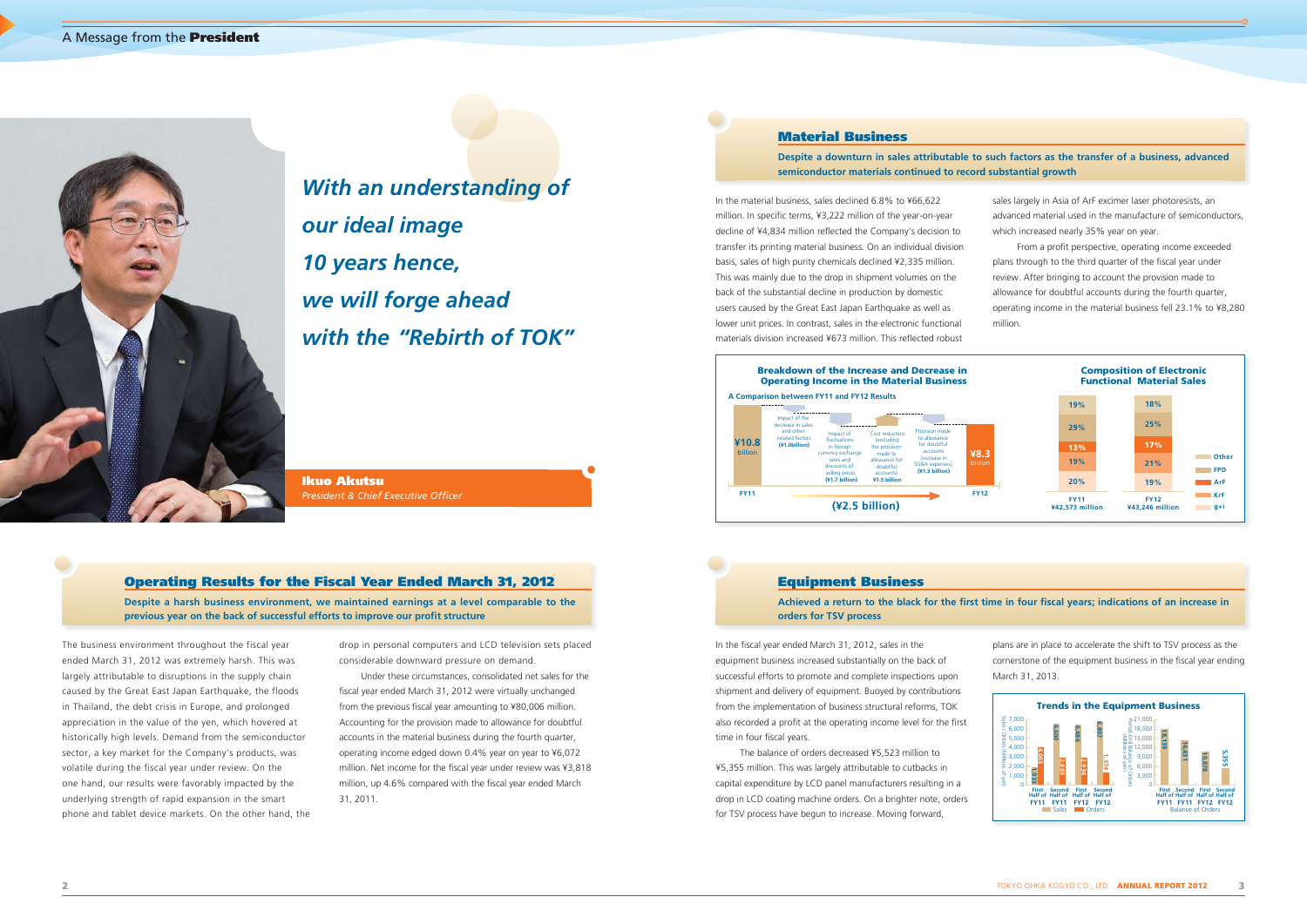Looking ahead, the global economy is expected to remain shrouded in uncertainty. Despite a recovery in economic conditions owing mainly to a positive turnaround in the U.S. economy, this uncertainty is attributable to such factors as the short-term price of crude oil, which continues to hover at a high level, and the negative burden of persistent and prolonged deflation.

In the equipment business, sales are expected to decline significantly reflecting the drop in orders. Driven by the positive effects of structural reform and improvements in business profi tability, we anticipate this business will remain in the black in the fiscal year ending March 31, 2013.

Under these circumstances, demand for smart phone, tablet devices, and other terminals is projected to remain strong throughout the fiscal year ending March 31, 2013. Products for advanced semiconductor products and high resolution displays are also anticipated to expand.

In the material business, the forecast increase in ArF photoresist shipments to device manufacturers in the U.S. is projected to underpin continued firm trends. At the same time, the introduction of new high purity chemical products is estimated to contribute to increased shipments to North America and Asia. Accounting for each of the aforementioned factors, overall sales and earnings in the material business are forecast to increase.

On a companywide basis, results will benefit from the absence of the provision made to allowance for doubtful accounts in the fiscal year ended March 31, 2012 and the resultant increase in costs. Relieved of this considerable burden, the decline in sales and earnings in the equipment business is expected to be offset by improved profits in the material business. In overall terms, TOK is projecting a decrease in sales and an increase in earnings for the fiscal year ending March 31, 2013.

Distributing earnings to shareholders is one of our highest priorities. Our basic policy is to maintain dividend payouts by taking into consideration performance trends and general financial conditions as well as the current level of distribution, while ensuring sufficient internal reserves necessary for the Company to become increasingly competitive and profitable.

For the fiscal year ended March 31, 2012, we increased the dividend per share by ¥5 to ¥38.

# **Accelerating initiatives aimed at the "Rebirth of TOK"**

Moving forward, we will implement the following five priority measures in the fiscal year ending March 31, 2013 in an effort to bring about the "Rebirth of TOK" and put in place a flexible

to put in place a new medium-term plan incorporating a variety of measures that will enable us to expand the scope of our business activities. Moving forward, we will strive to achieve the ultimate goal of becoming a stable and sustainable enterprise

**Ikuo Akutsu President & Chief Executive Officer** 

Looking ahead, we will boldly take up the challenge of developing multiple applications for existing businesses and creating new businesses in an effort to further increase corporate value. Every effort will be made to achieve the sustained growth of our corporate value and to bring about the "Rebirth of TOK".

**Plans for a substantial increase in earnings due mainly to material business growth; continued profit in the equipment business despite a drop in sales** 

> In addition to promoting sustained corporate value growth, we will continuously return profits **to shareholders**

As we work toward achieving our goals, we kindly request your continued support and understanding.

Sput Sputar

various research institutions. In this manner, we will bring about the early creation of new businesses that will form the core pillars of the Company's future growth going forward.

In the equipment business, we will promote TSV-driven business growth in response to the drop in capital expenditure by LCD panel manufacturers. Drawing on our inherent strengths and the ability to develop and deliver both materials and equipment, we will work diligently to expand sales of our Zero Newton® Through Silicon Via (TSV) process systems in an effort to secure the position of leading supplier in the market.

As another key initiative, we will also take initial steps

framework based on an ideal image of the Company 10 years hence.

In the semiconductor market, which is expected to enjoy ongoing growth, we will promote efforts aimed at further uncovering semiconductor advanced materials. In addition to solidifying the Company's firm foothold in the advanced semiconductor materials field, we will put forward microprocess technology proposals including the introduction of new and innovative offerings in response to users' requirements and demands. Through these means, we plan to fortify core products and to expand this core business.

As an initiative designed to further upgrade and expand existing businesses, we will develop multiple applications for existing technologies. Taking full advantage of our accumulated technological expertise, we will work to cultivate additional opportunities in optical-, display-, MEMS-, and other related material businesses.

Moreover, we will actively work on developing new core technologies and creating new businesses. In the environment and energy fields, which are experiencing remarkable growth, we will seek out business opportunities, collaborate with other companies and universities with whom we share a common direction, and accelerate our participation in projects run by

TOK has continued to evolve on the strengths of its material and equipment businesses. In an era of unparalleled uncertainty, however, it is imperative that the Company master the ability to adapt swiftly to significant changes in its environment and to consistently excel in the creation of new businesses.



# **Outlook for the Fiscal Year Ending March 31, 2013**

# **To Our Shareholders and Investors**

# **Priority Measures in the Fiscal Year Ending March 31, 2013**

- Promote efforts aimed at further uncovering and expanding advanced semiconductor materials
- Develop multiple applications for existing technologies Marketing of optical- and other related materials
- Work on developing new core technologies and creating new businesses
- Promote TSV-driven growth in the equipment business Marketing in the environment and energy fields
- Take initial steps to put in place a new medium-
- term plan

**Accelerate efforts to bring about the "Rebirth of TOK"**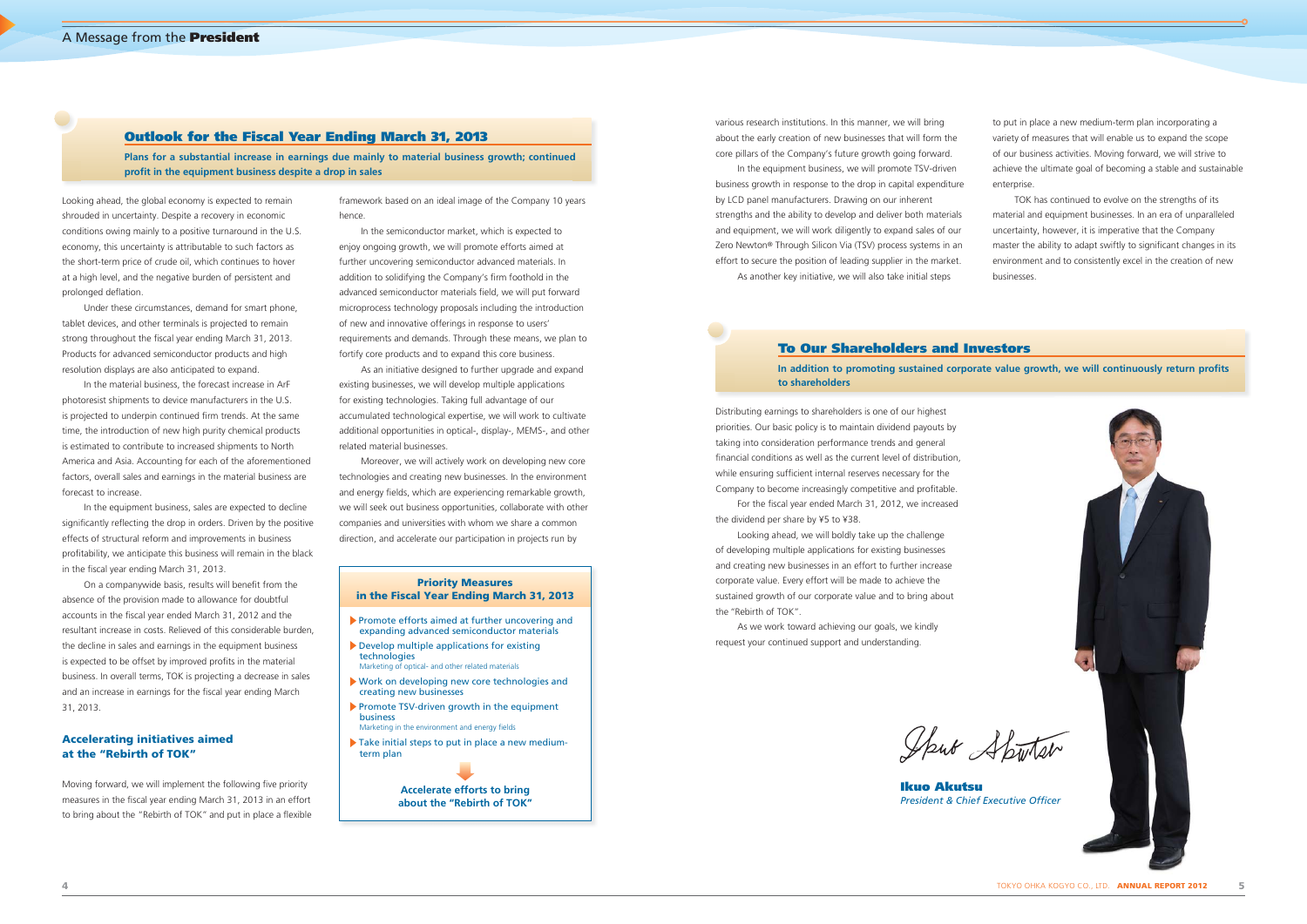**Strengthening our position in advanced semiconductor materials**  and engaging in the diversified development of new business fields **by expanding efforts to uncover core technologies**

**The status of semiconductor next generation process material development**

Currently, the most widely used photoresist advanced semiconductor material is the ArF excimer laser photoresist. While use of the immersion lithography process commenced in earnest from around 2008, more recently we are witnessing the shift in demand from this process, which utilizes topcoats (protection films), to topcoat-less lithography. Moreover, research and development activities are moving steadily toward further improvements in miniaturization encompassing double- and quadruple-patterning technologies.

In addition, sales of ArF excimer laser photoresists to users in Asia focusing mainly on Korea and Taiwan continue to expand, accounting for nearly half of the sales of photoresists used to manufacture semiconductors in the fiscal year ended March 31, 2012. Looking ahead, TOK will fine-tune its marketing activities to

In current highly advanced semiconductor manufacturing, the process for 2Xnm node has entered mass production, and

In the fiscal year ended March 31, 2012, TOK constructed a new production line at its Koriyama Plant taking into consideration the Company's growing market share in ArF excimer laser photoresists

Sales of ArF excimer laser photoresists increased nearly 35% in the fiscal year ended March 31, 2012. Accounting for close to 60% of total ArF excimer laser photoresist sales, the highly advanced immersion ArF excimer laser photoresist contributed significantly to this increase and continues to expand at a dizzying pace.

and the upswing in sales volumes. Following the substantial increase in production capacity, TOK is confident that it can more than meet the projected growth potential of the immersion ArF excimer laser photoresist market going forward. As a highly advanced photoresist production line, the Company has placed considerable emphasis on

Extreme ultraviolet (EUV) light with a wavelength of 13.5nm is regarded as a leading candidate as an ArF next generation light source. While there are a number of hurdles to be overcome before full commercialization can be realized, TOK is taking the lead in the development of photoresists for EUV.

Collaborating with semiconductor and equipment manufacturers while at the same time participating in consortia on further development and improvements, TOK is making efforts to resolve a variety of issues to meet the advanced requirement levels for higher resolution, lower LWR (line-width roughness: the roughness of photoresist patterns) and higher sensitivity properties which are in a trade-off relationship to each other.

Having effectively reached the limits of surface semiconductor miniaturization, demand for 3D-package technologies is steadily growing. In response, steps have been taken to stack very thin semiconductor chip layers while forming TSVs to make devices with higher density and more compact dimensions.

Provided by TOK, this Zero Newton® wafer handling system



In the semiconductor industry, several candidate next generation miniaturization technologies are attracting attention in the postimmersion ArF era. Principal candidates include the EUV, EB, nanoimprint and self-assembly technologies. Of this group, TOK is placing particular emphasis on DSA technology and is taking steps to advance research and development in this area.

Self-assembly technology is a method that facilitates the spontaneous expression of molecule clusters that are distinguished by their regular structures by controlling interaction between molecules. Recognizing the need for polymer orientation control

# **Next generation miniaturization technology development activities that Directed self-assembly (DSA) technology Promoting robust sales of ArF excimer laser photoresist advanced semiconductor materials and a semicon existing exposure technologies and a semiconductor materials and a semicondu**

we are already concentrating on accelerating the development of photoresists for the upcoming 1Xnm node.

The ArF excimer laser photoresist market was initially formed shortly after the turn of the century. Currently the market's scale is estimated at between ¥35 and ¥40 billion. Buoyed by the ongoing aggressive development of miniaturization technologies, we anticipate the market will continue to experience growth.

\* Immersion lithography process: An exposure technology that fills the space between the photoresist and the lens of the exposure equipment with pure water

users in this increasingly important region and work diligently to further boost business opportunities.

ensuring a contamination free workplace environment. In addition to securing clean room facilities across the entire manufacturing area, various initiatives include the automation of photoresist

filling operations.

TOK has also developed and maintains an immersion ArF excimer laser photoresist production line at its Sagami Operation Center. This forms part of the Company's Business Continuity Plan (BCP) initiatives and ensures an appropriate backup structure and systems.

is a breakthrough technology that realizes both wafer thinning and making TSVs with ease by attaching a support plate to the silicon wafer to reinforce it. The support plate and silicon wafer can be easily separated without any stress after making TSVs.

TOK supplies removable adhesives, support plates, and adhesive removers. In addition, we manufacture support plate bonding and debonding machines. This allows us to provide customers with total support technology that encompasses both materials and equipment. Moving forward the Company is making efforts to expand sales.

\* The name "Zero Newton® " comes from the fact that the support plate can be removed without any stress on the silicon wafer, and the process can be accomplished without using any force.

- using guide pattern induction, the semiconductor industry refers to this method as "directed self-assembly (DSA) technology". DSA technology entails coating the substrate with block polymers, that is, copolymers that exhibit different polarities, under appropriate conditions. The phase separation\* created by the collation of these same polymers forms a useful pattern prompting consideration for use in semiconductor patterning.
- \* Polymer phase separation: the phenomenon when two or more types of incompatible polymers are mixed together creating a spontaneous separation



|                  | <b>TOK Resist Development Roadmap</b>          |    |    |    |    |    |    |    |    |
|------------------|------------------------------------------------|----|----|----|----|----|----|----|----|
|                  | <b>ITRS2011 Roadmap (Year)</b>                 | 11 | 12 | 13 | 14 | 15 | 16 | 17 | 18 |
|                  | DRAM 1/2 pitch (nm)                            | 36 | 32 | 28 | 25 | 23 | 20 | 18 | 16 |
|                  | Flash 1/2 pitch (nm)                           | 22 | 20 | 18 | 17 | 15 | 14 | 13 | 12 |
|                  | <b>TOK Resist/Technology candidate</b>         |    |    |    |    |    |    |    |    |
|                  | 45nm (ArF) Immersion resist                    |    |    |    |    |    |    |    |    |
|                  | (ArF) Immersion resist                         |    |    |    |    |    |    |    |    |
|                  | 32nm (DPT) Posi/Posi double patterning         |    |    |    |    |    |    |    |    |
|                  | (EUV) PAG blend resist system                  |    |    |    |    |    |    |    |    |
|                  | (EUV) PAG bound resist system                  |    |    |    |    |    |    |    |    |
| 22nm             | (DPT) Double patterning multiple pattern       |    |    |    |    |    |    |    |    |
|                  | (ArF) Immersion resist for specific patterning |    |    |    |    |    |    |    |    |
|                  | (EUV) PAG bound resist with sub process        |    |    |    |    |    |    |    |    |
| 16 <sub>nm</sub> | (ArF) Immersion resist for specific patterning |    |    |    |    |    |    |    |    |
|                  | <b>ML2 (Mask Less Lithography)</b>             |    |    |    |    |    |    |    |    |
|                  | <b>Directed Self Assembly</b>                  |    |    |    |    |    |    |    |    |



**The new Koriyama Plant facility**

**Stacked thin silicon wafers**

# **Focusing on the ArF excimer laser photoresist market which continues to grow amid intense microprocess technology development**

# **Photoresist development activities in response to next generation light sources**

**EUV exposure technology**

# **New architecture activities aimed at improving the density of semiconductor devices Zero Newton®\* wafer handling system for TSV process: Offering a source of total support technologies**

# **mainly for immersion use**

# **Putting in place state-of-the-art immersion ArF excimer laser photoresist facilities and a structure that is capable of increased production**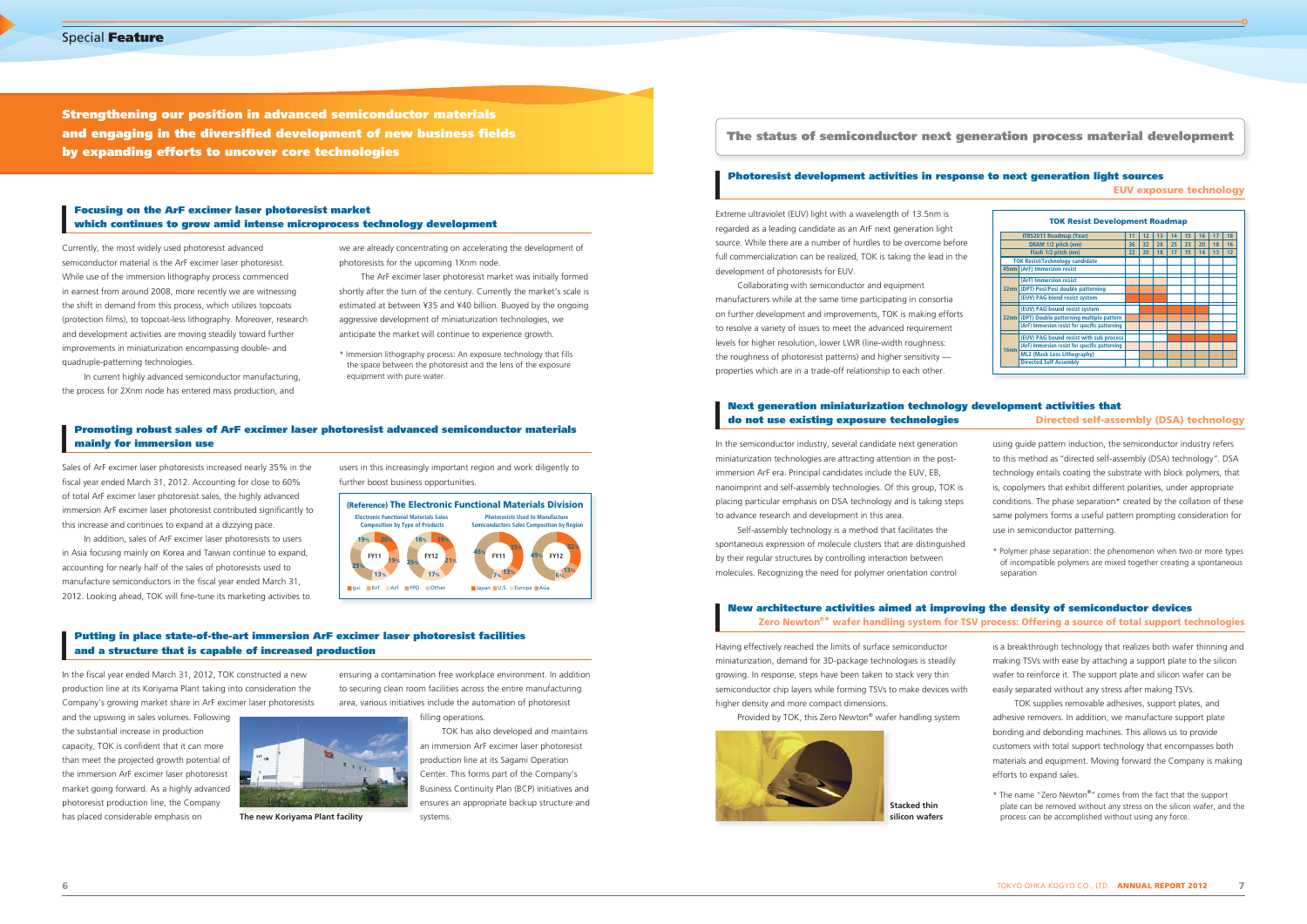Acquiring the ability to adapt to the environment and environmental needs as a part of efforts to build new businesses is essential to further enhancing sustainable growth potential. While photoresists used to manufacture semiconductors currently comprise a core business of the TOK Group, we took up the challenge of pursuing this business from the 1960s amid comments from within the Company questioning whether coating wafers with resists would indeed lead to a viable business.

Turning to our existing business expansion endeavors, we will work to further deepen and broaden core products while maintaining our competitive advantage. In the fiscal year ended March 31, 2012, we established the Marketing Division. This division is charged with the responsibility of uncovering business opportunities with the aim of horizontally expanding existing

> Developing diversified applications for existing technologies is extremely important in bringing added depth and strengthening TOK's earnings base. The products in question include thick film resists used in bump formations, MEMS materials employed in the manufacturing process for inkjet nozzles and lens resists applied to CMOS image sensor micro-lenses. Expectations are that sales will grow from their current levels. TOK is forecasting a year-onyear growth rate of at least 10% in the fiscal year ending March 31, 2013. Compared with the previous fiscal year, certain products sales are projected to double.

In addition, TOK set up the New Business Development Department. This division will take the lead in creating new businesses while engaging in marketing activities mainly in the environment and energy fields.

# **Promoting the diversified application of existing technologies**

In an effort to bolster our business base with an eye to future growth, we are striving to build, upgrade and expand business units to a scale that is capable of generating ¥5.0 billion in sales. For example, TOK's black resists used to manufacture LCD color filters suffered from declining prices and an influx of new market participants. This naturally placed downward pressure on the Company's market share. Capturing the need for high-definition displays for use in the manufacture of smart phones, however, the black resist business unit has evolved into a business unit that boasts ¥5.0 billion in sales. Looking ahead, we will select from the variety of products mentioned above and as a first step foster individual businesses to a point where each business is capable of generating sales of ¥1.0 billion. Further down the road, TOK will

# businesses.

**Promoting diversified development with respect to new business domains Acquiring the ability to adapt to the environment and environmental needs as a part of efforts to build new businesses**

> nurture each business into a major pillar that supports the Group as a whole by further reinforcing sales and marketing activities.

# **Upgrading and expanding the scale of business unit sales to ¥5.0 billion**

As of June 27, 2012, we had seven directors, including one outside director. The tenure of the directors is one year. This permits quickly responding to changes in the operating environment and clarifies accountability for the directors concerning operating results in each fiscal year. To make the activities of the directors more transparent and reinforce the Board's supervisory function, there is one independent outside director. In addition, the director system has a flat structure with two levels: representative directors and directors. This creates a framework that allows the Board of Directors to fulfill its responsibilities by effectively reaching management decisions and supervising the Company's management.

# **>> Officers and Committee of Officers**



As of June 27, 2012, we had 13 officers, including six officers also serving as directors. While taking steps to strengthen the Board of Directors' functions in management decision making and supervision, TOK has the Committee of Officers made up of officers to reinforce its business execution capabilities. The committee members include the chief executive officer, the chief operating officer, senior executive officers, executive officers and officers. Those officers' ranks derive from differences in business responsibilities and other considerations.



As of June 27, 2012, we had three auditors, two of whom were outside auditors. The auditors attend meetings of the Board of Directors, the Committee of Officers, and other important meetings. These duties are performed in accordance with auditing standards (Corporate Auditor Auditing Regulations), the auditing policy, the division of tasks, and other considerations. In addition, the auditors check the performance of directors by receiving reports from directors and other corporate staff, and requesting an explanation if necessary. For financial audits, the auditors receive reports from the accounting auditor and use other means, including requesting an explanation if necessary, to verify the suitability of financial accounting methods and the results of these audits.

The Internal Auditing Division, under the direct control of the President, comprised four full-time staff members as of June 27, 2012. In addition to internal audits, this division offers suggestions, proposals, and advice for continuous improvement through evaluations of the effectiveness of internal controls in financial reporting.



Aiming to become a company that earns the trust of all stakeholders, TOK regards the establishment of corporate governance: that is the means to maintain a sound and transparent management and to enhance its operational efficiency with speeding up of the decision-making process as one of the most important management issues.

# **>> Directors and Board of Directors**

As a company with corporate auditors, TOK employs the corporate auditor system. We are taking actions to strengthen audits performed by the corporate auditors with the greater authority endowed by the Japanese Companies Act. In addition, TOK is taking advantage of the benefits of reforms to its Board of Directors, establishment of the officer system, and the election of an independent outside director to fortify the management decision-making and supervisory function and the business execution function while clarifying responsibility for performing these functions. We are convinced that these measures are the most effective means to upgrade our corporate governance.

# **Basic Concept Corporate Governance System**



### **>> Auditors and Board of Auditors**

# **>> Internal Auditing Division**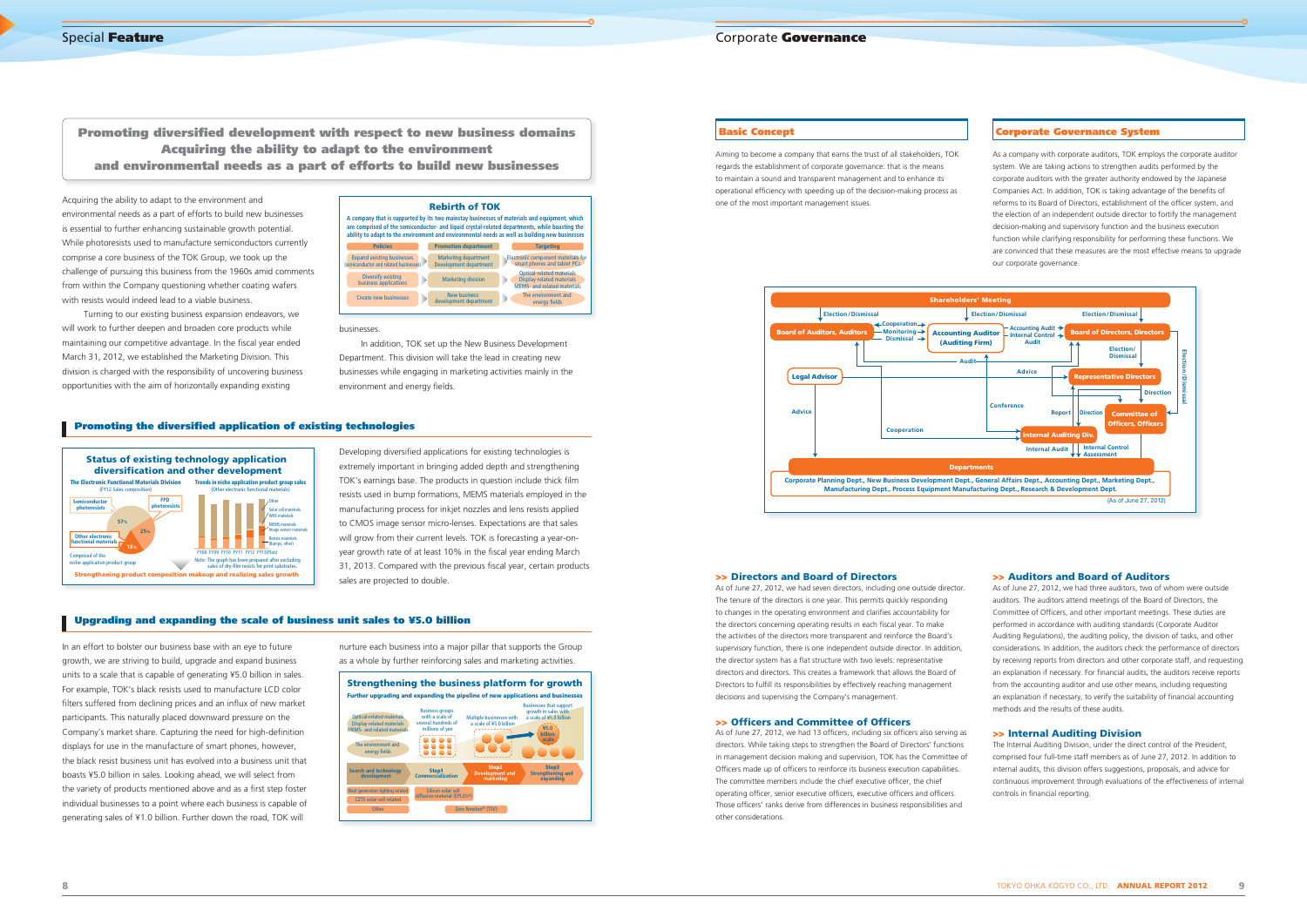As a company that uses many chemicals, TOK complies with laws and regulations and gives appropriate recognition to environment impacts that may arise in the process of our business activities. We undertake many environmental activities. Among them are an energy conservation program, a "3R Campaign" (reduce, reuse and recycle), and stringent procedures for safely managing chemicals. Furthermore, we also have compliance, risk management, and other systems, as well as employee training programs. We also exercise care to provide employees with a pleasant workplace environment.

 TOK's mission is to contribute broadly to social progress through supplying superior products. As a company engaged in monozukuri (the art of manufacturing), we intend to carry out our corporate social responsibilities in ways that are grounded in our core business. We report on our efforts in the CSR Report that we issue each year and on our website.



TOK is striving to increase the awareness among each and every company officer and employee of the importance of compliance. In addition, it has created a system to ensure that all officers and employees observe laws and regulations, the articles of incorporation, and the Company regulations. This system includes the TOK Group Compliance Standards of Conduct, which was established to clarify the shared values and standards of conduct that the TOK Group expects of all of its members.

In addition, the internal reporting system facilitates the early detection and resolution of violations of laws, regulations, and standards of conduct. Reports can be submitted using an internal route, the corporate auditors, or an external route (legal advisor). Furthermore, we have a clear policy of preventing dismissals and negative consequences for individuals who submit reports, except in cases where reports are dishonest or inappropriate.

> **Director** Officer **Hiroji Komano**

**Director** Officer **Harutoshi Sato** Department Manager, Standing Statutory Audito **Kenji Tazawa**

> Auditor **Yukio Muro** (President, Ryoshin DC Card

# **Officers**

Officer

Officer

Officer **Jun Iwasa** Deputy Department Manager, Manufacturing Dept. and Gene Sagami Operation Center

**Atsuro Shibagaki** Deputy Department Manager

Officer **Hajime Fujishita** Department Manager Process Equipment Manufact

Officer **Kunio Mizuki** Department Manager, General

**Yoichi Shibamura** Department Manager, Accou

 In the event of a violation of laws, regulations, the standards of conduct, and other guidelines, the Compliance Committee, which is chaired by the Company President, conducts an investigation. Based on the result, disciplinary actions are taken as required. In addition, the committee determines measures to prevent a reoccurrence

of this type of incident and puts these measures in place throughout the Company.

Moreover, the Company conducts training and education on compliance for officers and employees and is working to increase the awareness among them of the importance of compliance.

With a view to appropriately accommodating various risks that can have a significant effect on business activities, TOK has prepared a Contingency Plan, and has a Contingency Management Secretariat and a Contingency Management Committee which is chaired by the manager of the General Affairs Department. We take actions to anticipate risks during ordinary times, establish preventive measures, and make all employees aware of these actions. Meanwhile, we make every possible effort to work on risk management, anticipating event of an emergency.

# **Board of Directors, Corporate Auditors and Office**

# **Board of Directors**

Representative Director, President & Chief Executive Officer **Ikuo Akutsu**

Representative Director, Chief Operating Officer **Koichi Kaihatsu**

Director, Senior Executive Officer **Kobun Iwasaki** Department Manager, Marketing Dept.

Director, Officer **Hidekatsu Kohara** Department Manager, Manufacturing Dept.

Department Manager, New Business Development Dept.

Research and Development Dept.

Director **Jiro Makino** (President, Makino Milling Machine Co., Ltd.)

# **Corporate Auditors**

Auditor **Haruhiko Gyoda**

Status of Outside Directors **Exercity Strategy** Company directors' remuneration consists of fixed-salary remuneration, company **intellectual Property Strategy** performance-related remuneration, and subscription warrants (stock options). Of these the company performance-related remuneration is a bonus payment, with the amount being based on the company's fiscal year results. Within the remuneration framework approved at the General Meeting of Shareholders , the Board of Directors discusses both the performance of the Company and the individual to decide if a bonus is appropriate and if so, the amount. The purpose of subscription warrants (stock options) is to further increase directors' motivation toward improving the Company's results and corporate value and also to boost their morale. Directors receive subscription warrants following discussions among the Board of Directors to decide on the appropriate number of rights to be allocated to each director within the remuneration framework approved at the General Meeting of Shareholders . Outside directors do not receive subscription warrants (stock options).

# **Remuneration totals paid to directors and auditors** (fiscal year ended March 2012)

| ers                  | (As of June 27, 2012)                                                                                                                                                                                                                                                         |
|----------------------|-------------------------------------------------------------------------------------------------------------------------------------------------------------------------------------------------------------------------------------------------------------------------------|
| ors<br>or            | Officer<br><b>Yoshio Hagiwara</b><br>Department Manager, Corporate Planning Dept.                                                                                                                                                                                             |
|                      | Officer<br><b>Jun Jang</b><br>President, TOK KOREA CO., LTD                                                                                                                                                                                                                   |
| Co., Ltd.)           | Notes:<br>Mr. Jiro Makino is an outside director. Mr. Haruhiko<br>Gyoda and Mr. Yukio Muro are outside auditors.<br>The Company has designated Mr. Jiro Makino, Mr.<br>Haruhiko Gyoda and Mr. Yukio Muro independent<br>directors in accordance with regulations of the Tokyo |
| r,<br>neral Manager, | Stock Exchange and notified therein.                                                                                                                                                                                                                                          |
| r, Marketing Dept.   |                                                                                                                                                                                                                                                                               |
| turing Dept.         |                                                                                                                                                                                                                                                                               |
| ral Affairs Dept.    |                                                                                                                                                                                                                                                                               |
| inting Dept.         |                                                                                                                                                                                                                                                                               |

*2. The directors' remuneration total does not include the part paid to directors as their employee salary and employee bonus when they also hold the position of employee. 3. The directors' remuneration total includes ¥29 million of provision for directors' bonuses to seven directors (of whom, one was an outside director) for operations during*  the fiscal year.

# **Risk Management**

**CSR Report 2012**

**TOK Group Compliance Standards of Conduct Handbook (Second edition)**



# **>> Our relationship with outside directors and outside auditors**

Outside director Mr. Jiro Makino is the President of Makino Milling Machine Co., Ltd. Outside auditor Mr. Haruhiko Gyoda was formerly employed by Tokio Marine & Nichido Fire Insurance Co., Ltd., with which the Company conducts insurance-related business under regular and standard terms and conditions. But in the context of the nature and scale of this business relationship, this business has no effect on the independence of Gyoda as an outside auditor.

Outside auditor Mr. Yukio Muro is the President of Ryoshin DC Card Co., Ltd. Also, he was formerly employed by Mitsubishi UFJ Trust and Banking Corporation, with which the Company conducts business, under regular and standard terms and conditions, relating to the deposits of funds and outsourcing of work for stock operations. But in the context of the nature and scale of this business relationship, this business has no effect on the independence of Muro as an outside auditor.

### **>> The main activities of outside directors**

| <b>Name</b>                                | Attendance at Board of Directors and Board of Auditors<br>meetings                                                                                                                                      |
|--------------------------------------------|---------------------------------------------------------------------------------------------------------------------------------------------------------------------------------------------------------|
| <b>Jiro Makino</b><br>(outside director)   | Attended 13 of 14 Board of Directors meetings during the<br>fiscal year ended March 2012 (attendance rate, 93%).                                                                                        |
| <b>Haruhiko Gyoda</b><br>(outside auditor) | Attended 14 of 14 Board of Directors meetings and 14 of<br>14 Board of Auditors meetings during the fiscal year ended<br>March 2012 (attendance rate, 100%).                                            |
| <b>Yukio Muro</b><br>(outside auditor)     | After his appointment on June 28, 2011, attended 10 of<br>10 Board of Directors meetings and 10 of 10 Board of<br>Auditors meetings during the fiscal year ended March 2012<br>(attendance rate, 100%). |

# **Corporate Social Responsibility and Compliance**

TOK' s intellectual property strategy includes the following elements: 1) aggressively protecting our intellectual property, 2) avoiding infringing on the rights of other companies, and 3) proactively utilizing the intellectual property that we have created.

We view intellectual property as a critical resource for ensuring market supremacy as well as freedom to evolve our business. By proactively applying for patents on the fruits of our R&D activities, we aim to appropriately protect this intellectual property and put it to effective use, and this should bolster our competitive strength. We have adopted comprehensive measures to ensure that we do not infringe on the intellectual property rights of other companies. At the same time, if another company should infringe on our rights, we will address this by exercising our rights or making strategic use of licensing agreements.

# **>> Directors' Remuneration**

| <b>Position</b>  | Number of directors and auditors   Total Remuneration |              |
|------------------|-------------------------------------------------------|--------------|
| <b>Directors</b> |                                                       | ¥311 million |
| <b>Auditors</b>  |                                                       | ¥ 35 million |
| <b>Total</b>     |                                                       | ¥346 million |

*Notes:*

*1. The above table includes one auditor (outside auditor) and remuneration paid to him, who retired on the conclusion of the 81st Ordinary General Meeting of Shareholders held on June 28, 2011.* 

*4. Within the amounts listed above, the total remuneration paid to the one outside director and three outside auditors was ¥23 million.* 

| <b>Risk Management Organization</b>                                                                |  |
|----------------------------------------------------------------------------------------------------|--|
| <b>President</b>                                                                                   |  |
| <b>Contingency Management Committee</b>                                                            |  |
| <b>Contingency Management Secretariat</b>                                                          |  |
| <b>Contingency Management Conference</b>                                                           |  |
| <b>Responsible Person on Contingency Plan</b><br><b>Actual Activity Person on Contingency Plan</b> |  |

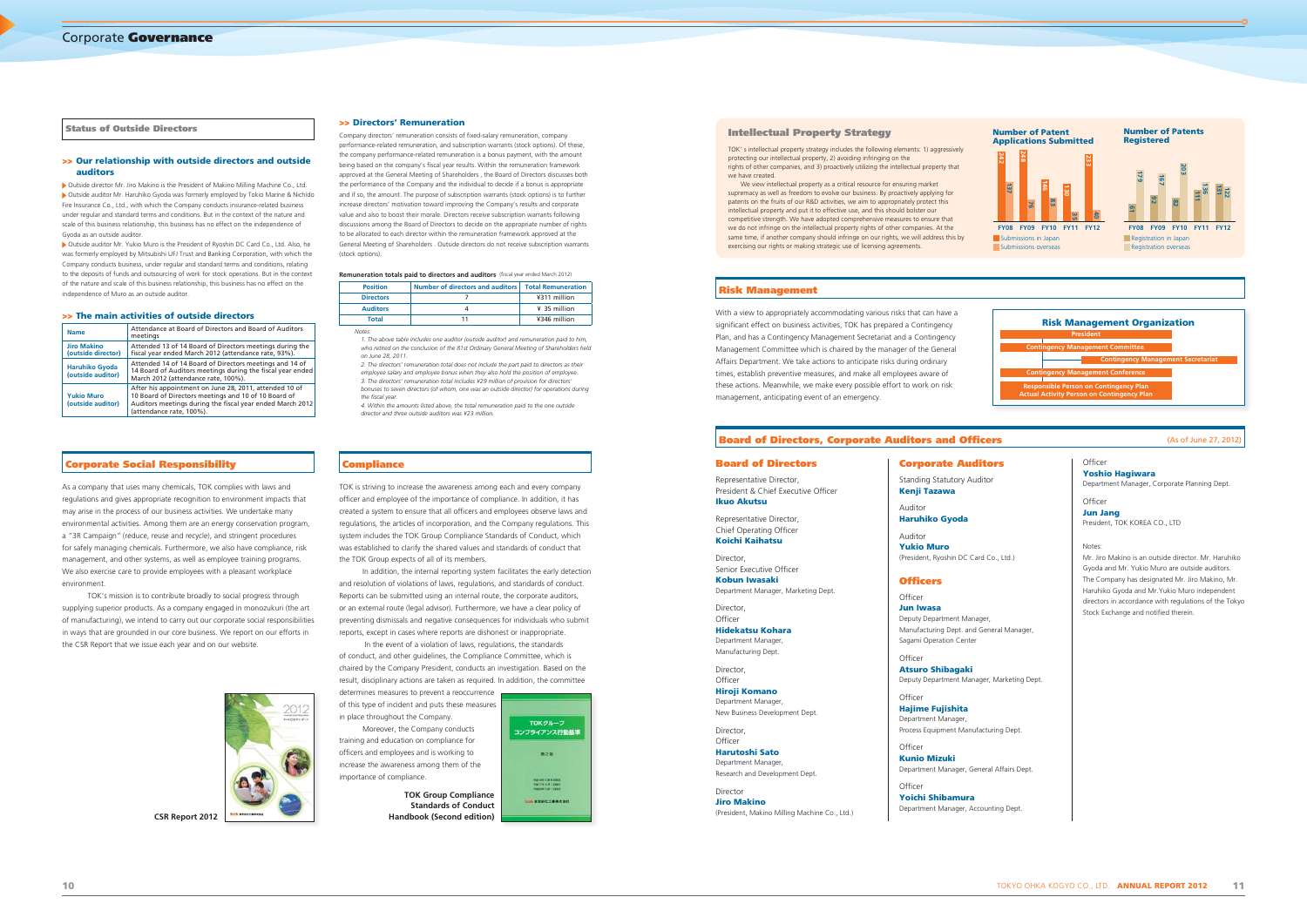# **Results of Operations**

# **Net Sales**

In the fiscal year ended March 31, 2012, consolidated net sales increased ¥16 million, or 0.0%, from the previous fiscal year, to ¥80,006 million. Net sales in the first half increased ¥3,469 million, or 9.3% over the same period last year, to ¥40,961 million and net sales in the second half decreased ¥3,452 million, or 8.1%, to ¥39,044 million.

Cost of sales decreased ¥546 million, or 1.0% from the previous fiscal year, to ¥55,040 million due to a decrease in labor costs and transportation costs while the cost of sales ratio declined 0.7 percentage points to 68.8%. As a result, gross profit increased ¥563 million, or 2.3%, to ¥24,966 million.

In the electronics industry, which serves the major customers for our Group's products, although shipment volume for PCs was weak in the semiconductor market, shipment volume was up overall, underpinned by robust demand for smartphones and tablet devices. Meanwhile, the LCD market lagged due to a marked decrease in demand for LCD TVs.

Although gross profit increased, operating income decreased ¥24 million, or 0.4%, from the previous fiscal year, to ¥6,072 million due to an increase in SG&A expenses.

# **Cost of Sales, SG&A Expenses and Operating Income**

Net income was ¥3,818 million, an increase of ¥168 million, or 4.6 % from the previous fiscal year.

Selling, general and administrative (SG&A) expenses increased ¥587 million, or 3.2% from the previous fiscal year, to ¥18,893 million because of increases in the provision made to allowance for doubtful accounts, despite declines in depreciation and amortization , warehousing costs, and transportation costs.

# **Income before Income Taxes and Minority Interests and Net Income**

Although the gain on reversal of allowance for doubtful accounts and gain on insurance adjustment decreased, income before income taxes and minority interests increased ¥149 million, or 2.3% from the previous fiscal year, to  $46,577$  million due to an increase in foreign exchange gains and a decrease in losses from a natural disaster.

# **Results by Business Segment**

\*Intersegment sales or transfers have not been eliminated.

# **[Material Business]**

The transfer of the printing material business on March 1, 2011 resulted in a ¥3,222 million decrease in sales, which was a contributing factor in the sales decline of ¥4,834 million, or 6.8% from the previous fiscal year, to ¥66,622 million in the material business. In terms of profits, operating income decreased ¥2,489 million, or 23.1% from the previous fiscal year, to ¥8,280 million, as a result of provision made to allowance for doubtful accounts.

# **Electronic Functional Materials Division**

In the electronic functional materials division, sales increased ¥673 million, or 1.6% from the previous fiscal year to ¥43,246 million.

In photoresists used to manufacture semiconductors,

As a result of this change, both net sales and operating income increased ¥112 million in the fiscal year ended March 31, 2012. Note that this change did not have an impact on income before income taxes and minority interests. Retroactive adjustments have been made to net sales and operating income in FY11 and earlier in light of this change.



TOKYO OHKA KOGYO CO., LTD. and Consolidated Subsidiaries For the Years Ended March 31, 2008, 2009, 2010, 2011, and 2012

|                                                                                                                        |                                 |                                | Millions of Yen                |                                 |                                 | Thousands of<br>U.S. Dollars |
|------------------------------------------------------------------------------------------------------------------------|---------------------------------|--------------------------------|--------------------------------|---------------------------------|---------------------------------|------------------------------|
|                                                                                                                        | 2008                            | 2009                           | 2010                           | 2011                            | 2012                            | 2012                         |
| For the year:                                                                                                          |                                 |                                |                                |                                 |                                 |                              |
| Net sales                                                                                                              | ¥102,420                        | ¥ 83,790                       | ¥ 70,622                       | ¥ 79,990                        | ¥ 80,006                        | \$<br>975,693                |
| Material business                                                                                                      | 86.148                          | 72,554                         | 65,071                         | 71,456                          | 66,622                          | 812,463                      |
| Equipment business                                                                                                     | 16,340                          | 11,325                         | 5,629                          | 8,622                           | 13,493                          | 164,549                      |
| Operating income (loss)                                                                                                | 8,385                           | (1, 427)                       | 341                            | 6,096                           | 6,072                           | 74,053                       |
| Income (loss) before income taxes<br>and minority interests                                                            | 7,352                           | (5,325)                        | 114                            | 6,427                           | 6,577                           | 80,207                       |
| Net income (loss)                                                                                                      | 4,259                           | (4,656)                        | 254                            | 3,649                           | 3,818                           | 46,562                       |
| Investment in plant and equipment                                                                                      | 6,574                           | 3,270                          | 1,320                          | 1,699                           | 3,162                           | 38,572                       |
| Depreciation and amortization                                                                                          | 7,693                           | 7,297                          | 5,418                          | 4,393                           | 4,038                           | 49,251                       |
| R&D costs                                                                                                              | 8,095                           | 8,542                          | 6,949                          | 6,360                           | 6,157                           | 75,094                       |
| Per share data (Yen / U.S. Dollars):<br>Basic net income (loss)<br>Cash dividends applicable to the year<br>Net assets | ¥<br>91.50<br>36.00<br>2,775.38 | 4(102.00)<br>35.00<br>2,591.43 | 5.66<br>¥<br>30.00<br>2,578.30 | 81.08<br>¥<br>33.00<br>2,579.72 | ¥<br>84.86<br>38.00<br>2,641.28 | \$<br>1.03<br>0.46<br>32.21  |
| At the year-end:                                                                                                       |                                 |                                |                                |                                 |                                 |                              |
| Total assets                                                                                                           | ¥159,633                        | ¥139,338                       | ¥138,122                       | ¥147,085                        | ¥138,767                        | \$1,692,292                  |
| Total long-term liabilities                                                                                            | 2,198                           | 2,205                          | 2,350                          | 2,105                           | 2,613                           | 31,866                       |
| Total equity                                                                                                           | 129,834                         | 118,377                        | 117,658                        | 118,567                         | 119,590                         | 1,458,421                    |
| Ratios $(\%):$                                                                                                         |                                 |                                |                                |                                 |                                 |                              |
| Operating margin (loss)                                                                                                | 8.2                             | (1.7)                          | 0.5                            | 7.6                             | 7.6                             |                              |
| Ratio of R&D costs to net sales                                                                                        | 7.9                             | 10.2                           | 9.8                            | 8.0                             | 7.7                             |                              |
| Return (loss) on equity                                                                                                | 3.3                             | (3.8)                          | 0.2                            | 3.1                             | 3.3                             |                              |
| Equity ratio                                                                                                           | 79.9                            | 83.7                           | 84.0                           | 79.5                            | 85.1                            |                              |

Notes: 1. U.S. dollar amounts have been translated from yen, for convenience only, at the rate of ¥82 to US\$1, the approximate Tokyo foreign exchange market rate as of March 30, 2012.

2. Net sales by business segment include intersegment sales.

3. Technology support fees, which have previously been presented as part of non-operating income, are to be presented as part of net sales starting from the second quarter of the year ended March 31, 2012. Accompanying the recent changes in the operating environment, the Company is aggressively promoting the transfer of its manufacturing technology and know-how, including its patent rights, to partner companies and other companies for commercialization as one of its main businesses. Accordingly, technology support fees have been included in net sales for the purpose of clearly displaying the results of these business activities, as the amount of technology support fees received is expected to increase in the future.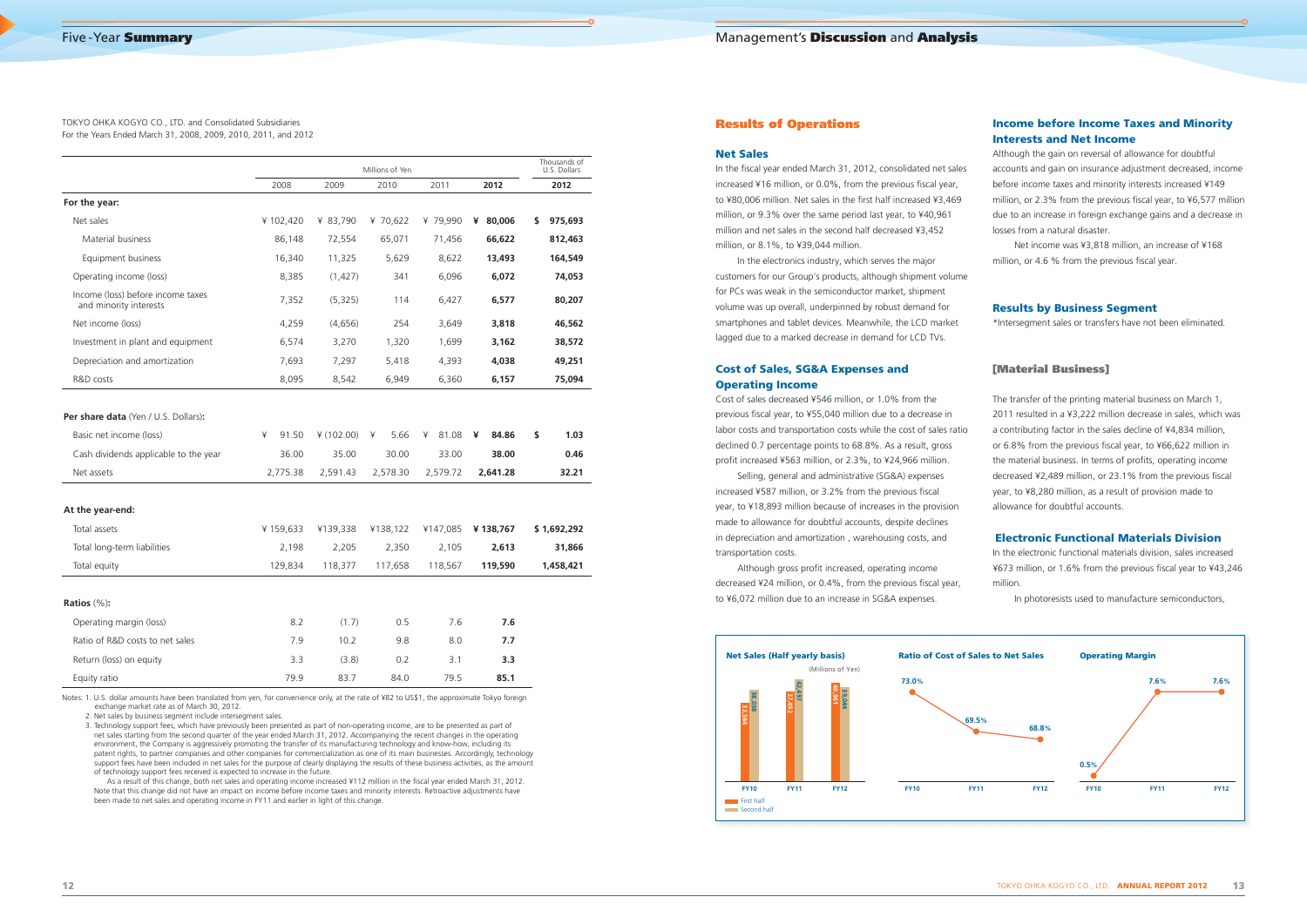# **14** TOKYO OHKA KOGYO CO., LTD. **ANNUAL REPORT 2012 15**

although sales of general purpose products were down due to a decreased utilization rate among domestic users, sales were strong overall as a result of increased sales of excimer laser photoresists in Asia due to the growing demand for smartphones and other devices. Meanwhile, in photoresists used to manufacture LCDs, although sales were up for products for high-definition displays, sales were down overall from the previous fiscal year due to a decreased utilization rate among LCD panel manufacturers and the advance of local production among overseas subsidiaries. In photoresists for semiconductor packaging, sales increased from the previous fiscal year thanks to the success of marketing activities focused on Asia.

Sales of LCD panel manufacturing equipment increased significantly from the previous fiscal year as a result of a focus

# **High Purity Chemicals Division**

In the high purity chemicals division, sales decreased ¥2,335 million, or 9.3% from the previous fiscal year, to ¥22,789 million.

Contributing factors include a marked decrease in shipment volume due to a decreased utilization rate among users and a particularly large drop in domestic production due to the Great East Japan Earthquake, as well as a decrease in sales prices, causing sales of photoresist-related chemicals used to manufacture semiconductors and photoresist-related chemicals used to manufacture LCDs to perform poorly.

Total assets at March 31, 2012, were ¥138,767 million, a decrease of ¥8,317 million from the previous fiscal year-end.

**[Equipment Business]**

# **Process Equipment Division**

put on accelerating the completion of tests by customers leading to the final acceptance of equipment that had been delivered in the Asia region.

As a result, sales in the equipment business were ¥13,493 million, an increase of ¥4,870 million, or 56.5% from the previous fiscal year. Operating income was ¥900 million, an increase of ¥2,282 million compared to the previous fiscal year, as well as the first time in four years a profit was posted for this business segment.

> Total equity at the end of the fiscal year was ¥119,590 million, an increase of ¥1,022 million from the previous fiscal year-end. Major factors for the increase included an increase in retained earnings by ¥2,197 million due to the posting of ¥3,818 million in net income, although there were dividend payments of ¥1,620 million and a decrease of ¥603 million for

As a result, the equity ratio was 85.1% at the end of the fiscal year.

Orders declined ¥2,643 million, or 38.0% from the previous fiscal year, to ¥4,308 million as LCD panel manufacturers scaled back their capital expenditures and the launch of production for the 3D packaging market became delayed. Orders were ¥2,934 million in the first half and ¥1,374 million in the second half.

The balance of orders at the end of the fiscal year decreased ¥9,076 million, or 62.9% from the balance at the end of the previous fiscal year, to ¥5,355 million.

Net cash used in investing activities increased ¥15,605 million to ¥18,523 million due to payments into long-term time deposits and the purchases of property, plant and equipment in spite of inflow from withdrawal of long-term time deposits.

Net cash used in financing activities increased ¥329 million to ¥1,844 million as a result of dividends paid and others.

# **Financial Condition and Cash Flows**

# **Balance Sheet**

 $FY10 \times 12$  **FY11**  $\frac{1}{20}$  **FY12 Net Sales by Business Segment Operating Income (Loss) by Business Segment Material Business Communist Provisions Eliminations and Corporate** Equipment Business **Material Business Communist Public Properties** Communist Public Properties ions and Corporations (Millions of Yen) (Millions of Yen) **65,071 71,456 5,629 66,622 8,622 13,493**  $-540$  $-Y12 \quad \frac{1}{92}$ **FX**<br> **FRICAL FRICAL FRICAL FRICAL FRICAL FORTS**<br> **10,770**<br> **10,770 10,770**<br> **10,770 10,770 -2,2011 900 FY10**  $\overline{\omega}$ **-3,291 -3,108 Order Backlog of Equipment Business** (Millions of Yen) **FY10 FY11 FY12 16,009 14,431 5,355**

Total current assets decreased ¥10,843 million to ¥82,955 million. This decrease was due largely to decreases of ¥8,602 million in inventories, ¥2,231 million in trade notes and accounts receivable, and ¥1,172 million in deferred tax assets, although there was an increase of ¥2,049 million in cash and cash equivalents and time deposits.

Net property, plant and equipment decreased ¥1,233 million to ¥29,182 million mainly as a result of an increase in accumulated depreciation.

Total investments and other assets increased ¥3,761 million to ¥26,630 million. This increase was due largely to increases of ¥4,000 million in long-term time deposits and ¥468 million in investment securities, although there was a decrease of ¥493 million in deferred tax assets.

Total liabilities were ¥19,177 million, a decrease of ¥9,340 million from the previous fiscal year-end. Major factors for the decrease included decreases of ¥7,829 million for advances from customers and ¥1,793 million for trade note and accounts payable included in total current liabilities, although there was an increase of ¥488 million in long-term loans payable.

foreign currency translation adjustments.

# **Cash Flows**

Net cash provided by operating activities was ¥11,882 million, a decrease of ¥3,469 million from the previous fiscal year due to decreases in advances from customers and in trade notes and accounts payable, in spite of a decrease in inventories, and the recording of income before income taxes and minority interests and depreciation and amortization.

As a result, cash and cash equivalents on March 31, 2012 was ¥30,775 million, a decrease of ¥8,851 million from the balance of ¥39,626 million at the end of the previous fiscal year.

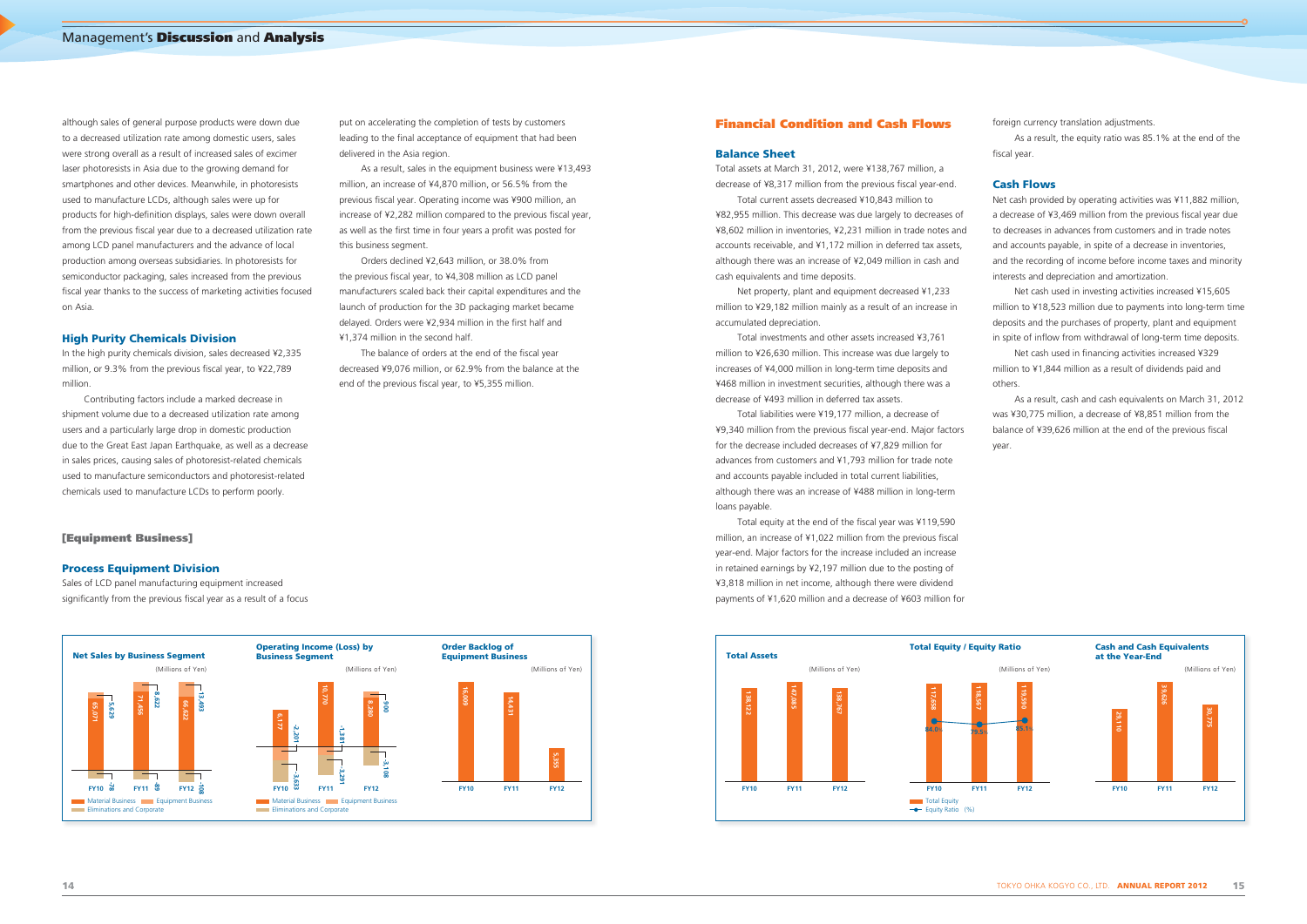The TOK Group conducts business activities in every region of the world in a diverse range of fields. When **carrying out these business activities, it encounters a variety of risk factors that may have a detrimental impact on its fi nancial conditions and management performance. The risks described below are solely those that the**  Group judged to be most significant as of March 31, 2012 and do not constitute all of its risk factors.

The Group conducts its business within the electronics industry and a characteristic of this industry's market is its major cyclical changes in demand. In particular, materials and devices for semiconductors and LCDs are extremely affected by such demand trends. Also, due to the rapid speed of technological innovation in this industry and the complexity and diversity of user needs, market conditions often changes, as do prices in response to these changes. These factors may have an impact on the Group's business results.

# **Industrial and economic change-related risk 1**

In carrying out its business activities, the Group has acquired a diverse portfolio of intellectual property, to which it grants licenses to third parties. Also, when it deems it necessary or useful to do so, it acquires licenses from third parties in order to use their intellectual property. If the Group is unable to safeguard and maintain its own intellectual property rights or acquire third party rights as anticipated, it may become a party in a dispute or lawsuit relating to these rights. The costs incurred due to these events may have an impact on the Group's business results.

# **4 Intellectual property-related risk**

The Group has established manufacturing plants both within Japan and overseas. In the event of a natural disaster, such as an earthquake, or an unforeseen accident, such as a fire or an explosion, it may have to suspend its production activities and delay product shipments. The Group may also have to pay repair or replacement costs at the damaged plant. These events may have an impact on the Group's business results.

# **Natural disaster and accident-related risk 7**

The Group carries out production and sales activities in North America and Asia and sales activities in Europe. However, in its overseas business activities it constantly faces the following types of risk; unexpected revisions to laws and regulations; a weakening of the industrial base; difficulties in securing the required personnel; and the possibility of terrorist attacks, conflicts, and natural disasters. If any of these risks are actualized, it may obstruct the Group's overseas business activities and have an impact on its business results.

# **Overseas business activity-related risk 10**

The Group possesses confidential business information and also information relating to various other companies and individuals. It implements thorough measures to ensure the security of all the information it handles, but if due to some unforeseeable event information leaks outside of the Group, this may damage its reputation within society and it may have to pay liability payments for the damage caused to a company or individual whose information was leaked. These factors may have an impact on the Group's business results.

The Group is focusing its energies into developing its businesses in the markets of North America, Europe, and Asia, which are expected to expand in the future, and has production and sales bases in these regions. Some of the Group's overseas transactions are yen-denominated, while for others it carries out risk hedging through forward exchange contracts. However, if exchange rate fluctuations are greater than forecast, this may have an impact on the Group's business results.

# **Exchange rate fl uctuation-related risk 2**

The Group uses various raw materials in its production activities and it aims to stably procure these materials by maintaining a network of multiple suppliers. However, its production activities may be affected by a delay or suspension in the supply of raw materials due to problems at the manufacturers of these materials. This may have an impact on the Group's business results. In addition, an increase in the price of raw materials may have an impact on its business results.

# **Raw material procurement-related risk 5**

The Group uses various types of chemical substance within its production activities and has strict rules to ensure they are handled safely. However, in the event of an accident involving the leakage of chemical substances, the Group's reputation within society may be affected, it may have to pay costs as compensation or in order to carry out counter measures, and it may have to suspend production activities. These factors may have an impact on the Group's business results.

In addition, the Group always observes the various environment-related laws and regulations in each country where it conducts its business activities. However, in the future these laws and regulations may be made stricter the Group may be forced to pay additional costs or limit its business activities. These factors may have an impact on the Group's business results.

# **8 Environment-related risk**

# **11 Information leakage risk**

In order for the Group to maintain its competitiveness in the electronics industry, where technological innovation occurs at a rapid pace, it carries out R&D to provide products that precisely reflect user needs. However, realizing technological innovation and anticipating changes to user needs are not easy tasks and regardless of how much management resources it invests into R&D, due to unforeseeable reasons it may not produce the hoped-for results. This may have an impact on the Group's business results.

# **Research and development-related risk 3**

Within the process in which the Group supplies its products to customers who then use them, problems may occur that originate in a product defect. The Group has insurance to cover product liability compensation payments, but insurance may not be able to cover the entire amount that have to be paid. Therefore, if such a problem occurs it may have an impact on the Group's business results.

# **6 Product liability-related risk**

When conducting its business activities throughout the world, the Group must acquire approval for business and investment activities and observe each government's regulations relating to restrictions on imports and exports. In addition, it must observe laws and regulations relating to trade, monopolies, international taxation, the environment, and recycling. If there are major revisions to any of these laws and regulations, or if the Group fails to precisely understand their requirements, or if for any reason it is unable to observe them, then this may have an impact on the Group's business results.

# **9 Legal risk**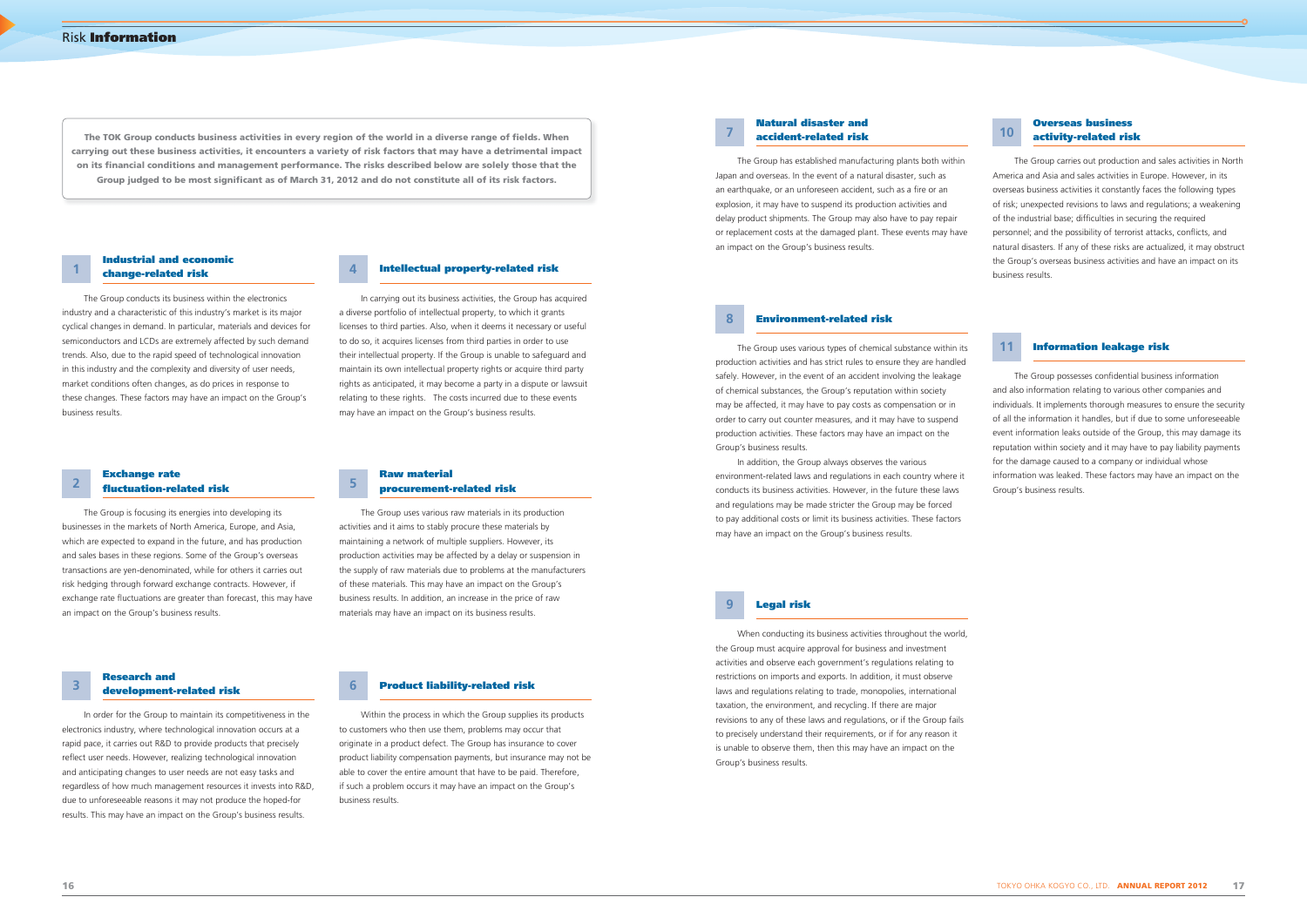$\overline{\bullet}$ 

# **Consolidated Balance Sheets**

# TOKYO OHKA KOGYO CO., LTD. and Consolidated Subsidiaries March 31, 2012 and 2011

|                        |                 |          | Thousands of<br>U.S. Dollars |  |
|------------------------|-----------------|----------|------------------------------|--|
|                        | Millions of Yen |          | (Note 1)                     |  |
| <b>ASSETS</b>          | 2012            | 2011     | 2012                         |  |
| <b>CURRENT ASSETS:</b> |                 |          |                              |  |
|                        | ¥ 30,775        | ¥ 39.626 | 375,313<br>S.                |  |
|                        | 19,298          | 8.397    | 235,341                      |  |
| Receivables:           |                 |          |                              |  |
|                        | 19,083          | 21,315   | 232,724                      |  |
|                        | 484             | 522      | 5,907                        |  |
|                        | (334)           | (97)     | (4,084)                      |  |
|                        | 11,655          | 20,258   | 142,143                      |  |
|                        | 1,391           | 2.564    | 16,970                       |  |
|                        | 601             | 1.213    | 7.338                        |  |
|                        | 82,955          | 93.799   | 1.011.655                    |  |

# **PROPERTY, PLANT AND EQUIPMENT** (Note 5)**:**

| 8,358    | 8.370     | 101,932     |
|----------|-----------|-------------|
| 49,928   | 53,110    | 608,883     |
| 39,992   | 42.104    | 487.711     |
| 14,417   | 15,775    | 175,826     |
|          | 27        |             |
| 491      | 429       | 5,990       |
| 113,188  | 119,818   | 1,380,343   |
| (84,005) | (89, 402) | (1,024,463) |
| 29,182   | 30,415    | 355,880     |
|          |           |             |

# **INVESTMENTS AND OTHER ASSETS:**

|                                                                                      | 5,101    | 4.633    | 62,211      |
|--------------------------------------------------------------------------------------|----------|----------|-------------|
| Investments in and advanced to an unconsolidated subsidiary and associated companies | 472      | 366      | 5,765       |
|                                                                                      | 18,000   | 14.000   | 219,512     |
|                                                                                      | 1.935    | 2.429    | 23,609      |
|                                                                                      | 1.119    | 1.440    | 13,657      |
|                                                                                      | 26,630   | 22.869   | 324,756     |
| TOTAL                                                                                | ¥138.767 | ¥147.085 | \$1,692,292 |

See notes to consolidated financial statements.

| <b>BILITIES AND EQUITY</b> |
|----------------------------|
| <b>RRENT LIABILITIES:</b>  |
| Payables:                  |
|                            |
|                            |
|                            |
|                            |
|                            |
|                            |
|                            |
|                            |
|                            |

| Millions of Yen                                                               |            | Thousands of<br>U.S. Dollars<br>(Note 1) |              |
|-------------------------------------------------------------------------------|------------|------------------------------------------|--------------|
| <b>LIABILITIES AND EQUITY</b>                                                 | 2012       | 2011                                     | 2012         |
| <b>CURRENT LIABILITIES:</b>                                                   |            |                                          |              |
| Payables:                                                                     |            |                                          |              |
|                                                                               | 6,622<br>¥ | ¥ $8,415$                                | \$<br>80,757 |
|                                                                               | 2,562      | 2,311                                    | 31,255       |
|                                                                               | 400        | 442                                      | 4,880        |
|                                                                               | 2,924      | 3,568                                    | 35,662       |
|                                                                               | 3,348      | 11,177                                   | 40,835       |
|                                                                               | 118        | 139                                      | 1,445        |
|                                                                               | 587        | 357                                      | 7,167        |
|                                                                               | 16,564     | 26,412                                   | 202,004      |
| <b>LONG-TERM LIABILITIES:</b>                                                 |            |                                          |              |
|                                                                               | 488        |                                          | 5,951        |
|                                                                               | 1,408      | 1,328                                    | 17,177       |
|                                                                               | 617        | 675                                      | 7,528        |
|                                                                               | 99         | 101                                      | 1,208        |
|                                                                               | 2,613      | 2,105                                    | 31,866       |
| <b>COMMITMENTS (Note 13)</b><br><b>EQUITY</b> (Notes 9 and 18):               |            |                                          |              |
| Common stock-authorized, 197,000,000 shares;                                  |            |                                          |              |
|                                                                               | 14,640     | 14,640                                   | 178,542      |
|                                                                               | 15,207     | 15,207                                   | 185,462      |
|                                                                               | 94,131     | 91,933                                   | 1,147,947    |
| Treasury stock—at cost, 1,595,776 shares in 2012 and 1,595,228 shares in 2011 | (3,537)    | (2,929)                                  | (43, 134)    |
| Accumulated other comprehensive income (loss):                                |            |                                          |              |
|                                                                               | 1,098      | 953                                      | 13,391       |
|                                                                               | (3,499)    | (2,896)                                  | (42, 677)    |
|                                                                               | 118,041    | 116,910                                  | 1,439,531    |
|                                                                               | 1,548      | 1,657                                    | 18,889       |
|                                                                               | 119,590    | 118,567                                  | 1,458,421    |
|                                                                               | ¥138,767   | ¥147,085                                 | \$1,692,292  |
|                                                                               |            |                                          |              |

### **COMMITMENTS** (Note 13)

See notes to consolidated financial statements.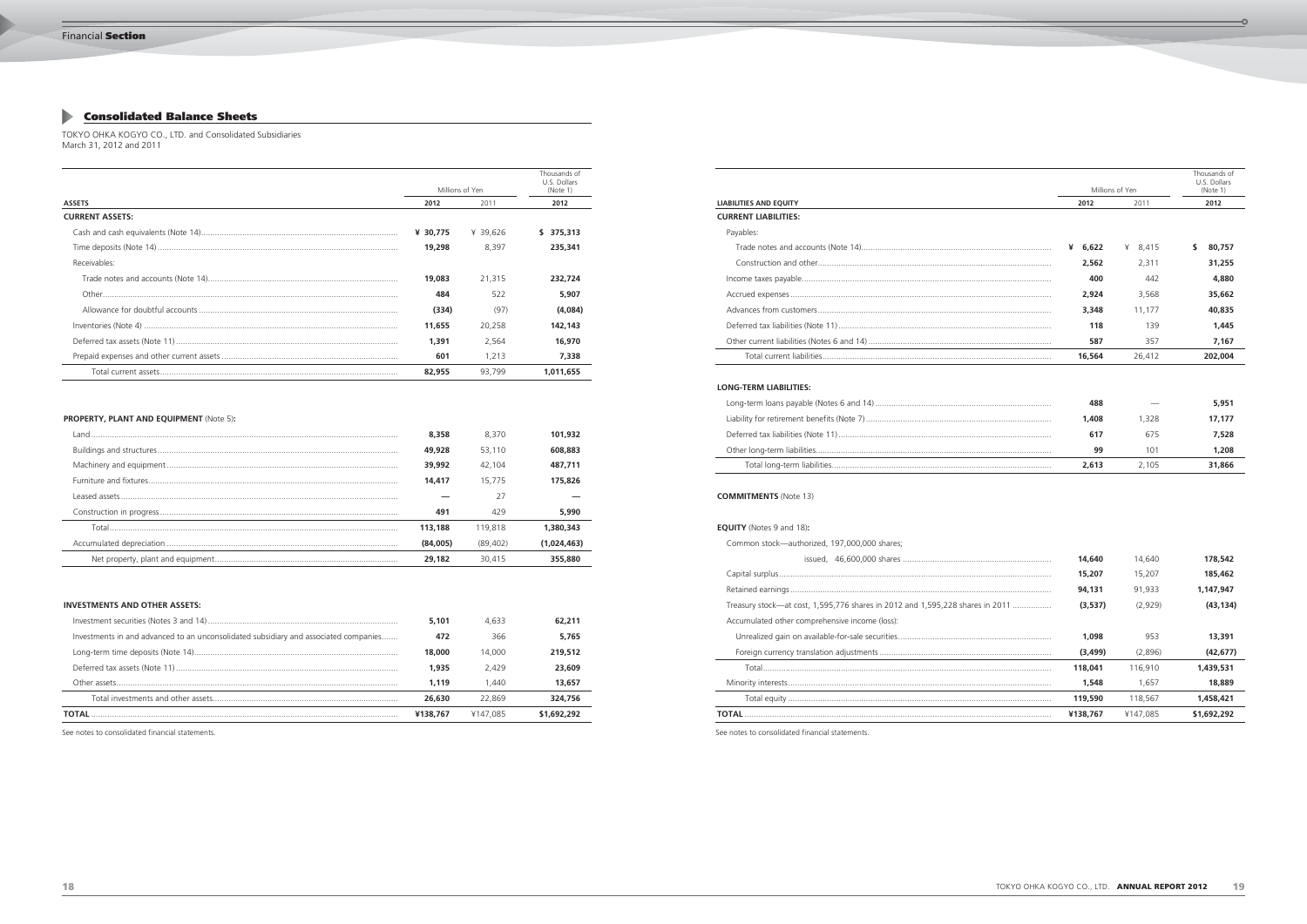$\overline{\circ}$ 

# **Consolidated Statements of Income Consolidated Statements of Changes in Equity**

TOKYO OHKA KOGYO CO., LTD. and Consolidated Subsidiaries Years Ended March 31, 2012 and 2011

TOKYO OHKA KOGYO CO., LTD. and Consolidated Subsidiaries Years Ended March 31, 2012 and 2011

|                                                                   |           |                 | Thousands of<br>U.S. Dollars |
|-------------------------------------------------------------------|-----------|-----------------|------------------------------|
|                                                                   |           | Millions of Yen | (Note 1)                     |
|                                                                   | 2012      | 2011            | 2012                         |
|                                                                   | ¥80,006   | ¥79,990         | \$975,693                    |
|                                                                   | 55,040    | 55,587          | 671.229                      |
|                                                                   | 24,966    | 24,402          | 304,464                      |
| SELLING, GENERAL AND ADMINISTRATIVE EXPENSES (Notes 7, 12 and 13) | 18,893    | 18,305          | 230,410                      |
|                                                                   | 6,072     | 6.096           | 74,053                       |
| <b>OTHER INCOME (EXPENSES):</b>                                   |           |                 |                              |
|                                                                   | 246       | 239             | 3,005                        |
|                                                                   | 104       | (55)            | 1,276                        |
|                                                                   | 130       | 130             | 1,592                        |
|                                                                   | (73)      |                 | (891)                        |
|                                                                   | 117       | 111             | 1,435                        |
|                                                                   |           | 384             |                              |
|                                                                   |           | 253             |                              |
|                                                                   |           | (409)           |                              |
|                                                                   | (21)      | (324)           | (264)                        |
|                                                                   | 504       | 330             | 6,153                        |
|                                                                   | 6.577     | 6,427           | 80,207                       |
| <b>INCOME TAXES</b> (Note 11):                                    |           |                 |                              |
|                                                                   | 867       | 1.027           | 10,579                       |
|                                                                   |           | (131)           |                              |
|                                                                   | 1,660     | 1.673           | 20,247                       |
|                                                                   | 2.527     | 2,569           | 30,826                       |
|                                                                   | 4,049     | 3.857           | 49,380                       |
|                                                                   | (231)     | (208)           | (2,818)                      |
|                                                                   | ¥ $3.818$ | ¥ 3,649         | \$46.562                     |

|        | Yen   | U.S. Dollars |  |
|--------|-------|--------------|--|
| 2012   | 2011  | 2012         |  |
|        |       |              |  |
| ¥84.86 | 48108 | \$1.03       |  |
| 38.00  | 33.00 | 0.46         |  |

See notes to consolidated financial statements.

|                                              | Thousands                                             |                 |                    |                          |                          | Millions of Yen                                            |                                                   |          |                       |                     |
|----------------------------------------------|-------------------------------------------------------|-----------------|--------------------|--------------------------|--------------------------|------------------------------------------------------------|---------------------------------------------------|----------|-----------------------|---------------------|
|                                              |                                                       |                 |                    |                          |                          | <b>Accumulated Other</b><br>Comprehensive Income (Loss)    |                                                   |          |                       |                     |
|                                              | Number of<br>Shares of<br>Common Stock<br>Outstanding | Common<br>Stock | Capital<br>Surplus | Retained<br>Earnings     | Treasurv<br>Stock        | Unrealized<br>Gain on<br>Available-for-<br>Sale Securities | Foreign<br>Currency<br>Translation<br>Adjustments | Total    | Minority<br>Interests | <b>Total Equity</b> |
| BALANCE, APRIL 1, 2010                       | 45,006                                                | ¥14,640         | ¥15,207            | ¥89,634                  | 4(2,927)                 | ¥1,477                                                     | 4(1,993)                                          | ¥116,039 | ¥1,618                | ¥117,658            |
|                                              |                                                       |                 |                    | 3,649                    |                          |                                                            |                                                   | 3,649    |                       | 3,649               |
| Cash dividends paid:                         |                                                       |                 |                    |                          |                          |                                                            |                                                   |          |                       |                     |
| Final for prior year,<br>¥15.0 per share     |                                                       |                 |                    | (675)                    |                          |                                                            |                                                   | (675)    |                       | (675)               |
| Interim for current year,<br>¥15.0 per share |                                                       |                 |                    | (675)                    |                          |                                                            |                                                   | (675)    |                       | (675)               |
| Purchase of treasury stock                   | (1)                                                   |                 |                    |                          | (2)                      |                                                            |                                                   | (2)      |                       | (2)                 |
| Disposal of treasury stock                   | $\theta$                                              |                 |                    | (0)                      | $\mathbf 0$              |                                                            |                                                   | $\Omega$ |                       | $\Omega$            |
| Net change in the year                       | $\overline{\phantom{0}}$                              |                 |                    | $\overline{\phantom{0}}$ | $\overline{\phantom{0}}$ | (524)                                                      | (902)                                             | (1,426)  | 38                    | (1, 387)            |
| <b>BALANCE, MARCH 31, 2011</b>               | 45,004                                                | 14,640          | 15,207             | 91,933                   | (2,929)                  | 953                                                        | (2,896)                                           | 116,910  | 1,657                 | 118,567             |
|                                              |                                                       |                 |                    | 3,818                    |                          |                                                            |                                                   | 3,818    |                       | 3,818               |
| Cash dividends paid:                         |                                                       |                 |                    |                          |                          |                                                            |                                                   |          |                       |                     |
| Final for prior year,<br>¥18.0 per share     |                                                       |                 |                    | (810)                    |                          |                                                            |                                                   | (810)    |                       | (810)               |
| Interim for current year,<br>¥18.0 per share |                                                       |                 |                    | (810)                    |                          |                                                            |                                                   | (810)    |                       | (810)               |
| Purchase of treasury stock                   | (316)                                                 |                 |                    |                          | (613)                    |                                                            |                                                   | (613)    |                       | (613)               |
| Disposal of treasury stock                   | $\overline{2}$                                        |                 |                    | (0)                      | 5                        |                                                            |                                                   | 5        |                       | 5                   |
|                                              |                                                       |                 |                    |                          |                          | 144                                                        | (603)                                             | (458)    | (108)                 | (567)               |
| <b>BALANCE, MARCH 31, 2012</b>               | 44,690                                                | ¥14,640         | ¥15,207            | ¥94,131                  | $*(3,537)$               | ¥1,098                                                     | $*(3,499)$                                        | ¥118,041 | ¥1,548                | ¥119,590            |

|                                            | Thousands of U.S. Dollars (Note 1) |                    |                      |                   |                                                                        |                                    |             |                       |              |
|--------------------------------------------|------------------------------------|--------------------|----------------------|-------------------|------------------------------------------------------------------------|------------------------------------|-------------|-----------------------|--------------|
|                                            |                                    |                    |                      |                   | Accumulated Other<br>Comprehensive Income (Loss)                       |                                    |             |                       |              |
|                                            | Common<br>Stock                    | Capital<br>Surplus | Retained<br>Earnings | Treasury<br>Stock | Unrealized<br>Gain on<br>Available-for-<br>Sale Securities Adjustments | Foreign<br>Currency<br>Translation | Total       | Minority<br>Interests | Total Equity |
|                                            | \$178,542                          | \$185,462          | \$1,121,143          | $$$ (35,723)      | \$11,624                                                               | (35, 317)                          | \$1,425,731 | \$20,215              | \$1,445,946  |
|                                            |                                    |                    | 46,562               |                   |                                                                        |                                    | 46,562      |                       | 46,562       |
| Cash dividends paid:                       |                                    |                    |                      |                   |                                                                        |                                    |             |                       |              |
| Final for prior year, \$0.21 per share     |                                    |                    | (9,879)              |                   |                                                                        |                                    | (9,879)     |                       | (9,879)      |
| Interim for current year, \$0.21 per share |                                    |                    | (9,879)              |                   |                                                                        |                                    | (9,879)     | —                     | (9,879)      |
|                                            |                                    |                    | —                    | (7, 479)          |                                                                        |                                    | (7, 479)    | —                     | (7, 479)     |
|                                            |                                    |                    | (0)                  | 68                |                                                                        |                                    | 68          |                       | 68           |
|                                            |                                    |                    |                      |                   | 1,766                                                                  | (7, 360)                           | (5, 593)    | (1, 325)              | (6,918)      |
|                                            | \$178,542                          | \$185,462          | \$1,147,947          | \$(43, 134)       | \$13,391                                                               | \$(42, 677)                        | \$1,439,531 | \$18,889              | \$1,458,421  |

See notes to consolidated financial statements.

|                                                              |                 |         | Thousands of<br>U.S. Dollars |
|--------------------------------------------------------------|-----------------|---------|------------------------------|
|                                                              | Millions of Yen |         | (Note 1)                     |
|                                                              | 2012            | 2011    | 2012                         |
|                                                              | ¥4,049          | ¥3.857  | \$49,380                     |
| <b>OTHER COMPREHENSIVE INCOME (Note 16):</b>                 |                 |         |                              |
|                                                              | 144             | (524)   | 1.766                        |
|                                                              | (701)           | (956)   | (8.551)                      |
|                                                              | (11)            | (9)     | (142)                        |
|                                                              | (568)           | (1.490) | (6.927)                      |
|                                                              | ¥3,481          | ¥2,366  | \$42,453                     |
| <b>TOTAL COMPREHENSIVE INCOME ATTRIBUTABLE TO (Note 16):</b> |                 |         |                              |
|                                                              | ¥3,359          | 42.222  | \$40,968                     |
|                                                              | 121             | 144     | 1.484                        |

See notes to consolidated financial statements.

# **Consolidated Statements of Comprehensive Income**

TOKYO OHKA KOGYO CO., LTD. and Consolidated Subsidiaries Years Ended March 31, 2012 and 2011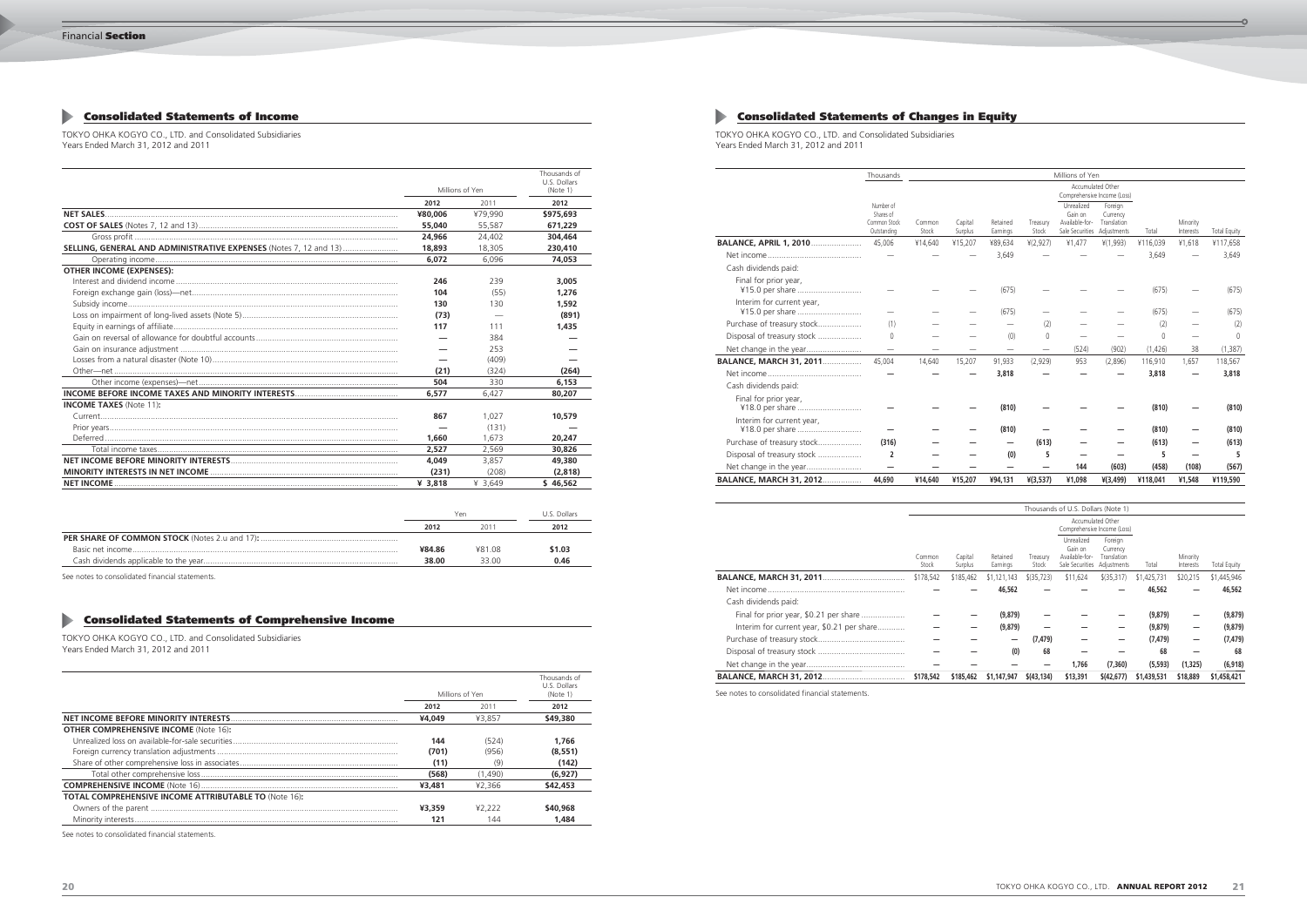# **Notes to Consolidated Financial Statements**

TOKYO OHKA KOGYO CO., LTD. and Consolidated Subsidiaries Years Ended March 31, 2012 and 2011

The accompanying consolidated financial statements have been prepared in accordance with the provisions set forth in the Japanese Financial Instruments and Exchange Act and its related accounting regulations and in conformity with accounting principles generally accepted in Japan ("Japanese GAAP"), which are different in certain respects as to application and disclosure requirements of International Financial Reporting Standards.

 Under Japanese GAAP, a consolidated statement of comprehensive income is required from the fiscal year ended March 31, 2011 and has been presented herein. Accordingly, accumulated other comprehensive income is presented in the consolidated balance sheet and the consolidated statement of changes in equity. Information with respect to other comprehensive income for the year ended March 31, 2012 is disclosed in Note 16. In addition, "net income before minority interests" is disclosed in the consolidated statement of income from the year ended March 31, 2011.

 In preparing these consolidated financial statements, certain reclassifications and rearrangements have been made

**a. Consolidation—**The consolidated financial statements include the accounts of the Company and its nine significant subsidiaries (together, the "Group").

 Under the control or influence concept, those companies in which the Company, directly or indirectly, is able to exercise control over operations are fully consolidated, and those companies over which the Group has the ability to exercise significant influence are accounted for by the equity method.

 Investment in one associated company is accounted for by the equity method. Investments in the remaining one unconsolidated subsidiary and another associated company are stated at cost. If the equity method of accounting had been applied to the investments in these companies, the effect on the accompanying consolidated financial statements would not be material.

 All significant intercompany balances and transactions have been eliminated in consolidation. All material unrealized profit included in assets resulting from transactions within the Group is eliminated.

**b. Unification of Accounting Policies Applied to Foreign Subsidiaries for the Consolidated Financial Statements—** In May 2006, the Accounting Standards Board of Japan (the "ASBJ") issued ASBJ Practical Issues Task Force ("PITF") No. 18, "Practical Solution on Unification of Accounting Policies Applied to Foreign Subsidiaries for the Consolidated Financial Statements." PITF No. 18 prescribes (1) the accounting

# **1. BASIS OF PRESENTING CONSOLIDATED FINANCIAL STATEMENTS**

# **2. SUMMARY OF SIGNIFICANT ACCOUNTING POLICIES**

to the consolidated financial statements issued domestically in order to present them in a form which is more familiar to readers outside Japan. In addition, certain reclassifications have been made in the 2011 financial statements to conform to the classifications used in 2012.

 The consolidated financial statements are stated in Japanese yen, the currency of the country in which TOKYO OHKA KOGYO CO., LTD. (the "Company") is incorporated and operates. The translations of Japanese yen amounts into U.S. dollar amounts are included solely for the convenience of readers outside Japan and have been made at the rate of ¥82 to \$1, the approximate rate of exchange at March 30, 2012. Such translations should not be construed as representations that the Japanese yen amounts could be converted into U.S. dollars at that or any other rate.

 Amounts of less than one million yen have been rounded off. As a result, the totals shown in the accompanying consolidated financial statements (both in yen and U.S. dollars) do not necessarily agree with the sum of the individual amounts.

policies and procedures applied to a parent company and its subsidiaries for similar transactions and events under similar circumstances should in principle be unified for the preparation of the consolidated financial statements, (2) financial statements prepared by foreign subsidiaries in accordance with either International Financial Reporting Standards or the generally accepted accounting principles in the United States of America tentatively may be used for the consolidation process, (3) however, the following items should be adjusted in the consolidation process so that net income is accounted for in accordance with Japanese GAAP unless they are not material: (a) amortization of goodwill; (b) scheduled amortization of actuarial gain or loss of pensions that has been directly recorded in the equity; (c) expensing capitalized development costs of R&D; (d) cancellation of the fair value model accounting for property, plant and equipment and investment properties and incorporation of the cost model accounting; (e) recording the prior years' effects of changes in accounting policies in the income statement where retrospective adjustments to financial statements have been incorporated; and (f) exclusion of minority interests from net income, if contained. **c. Unification of Accounting Policies Applied to Foreign Associated Companies for the Equity Method—**In March 2008, the ASBJ issued ASBJ Statement No. 16, "Accounting Standard for Equity Method of Accounting for Investments." The new standard requires adjustments to be made to conform

# **Consolidated Statements of Cash Flows**

TOKYO OHKA KOGYO CO., LTD. and Consolidated Subsidiaries Years Ended March 31, 2012 and 2011

|                                                                       |                   |                | Thousands of<br>U.S. Dollars |  |
|-----------------------------------------------------------------------|-------------------|----------------|------------------------------|--|
|                                                                       | Millions of Yen   |                | (Note 1)                     |  |
|                                                                       | 2012              | 2011           | 2012                         |  |
| <b>OPERATING ACTIVITIES:</b>                                          |                   |                |                              |  |
|                                                                       | ¥ $6,577$         | ¥ $6,427$      | \$ 80,207                    |  |
| Adjustments for:                                                      |                   |                |                              |  |
|                                                                       | (1,008)           | (869)          | (12, 304)                    |  |
|                                                                       | 29                | 101            | 363                          |  |
|                                                                       | 4,038             | 4,393          | 49,251                       |  |
|                                                                       | 795               | (427)          | 9,695                        |  |
|                                                                       | 282               | 546            | 3,440                        |  |
|                                                                       | 73                |                | 891                          |  |
|                                                                       |                   | 409            |                              |  |
| Changes in assets and liabilities:                                    |                   |                |                              |  |
|                                                                       | 1,995             | (1,908)        | 24,329                       |  |
|                                                                       | 8,414             | (1,360)        | 102,609                      |  |
|                                                                       | (1,709)           | 154            | (20, 850)                    |  |
|                                                                       | (7,829)           | 7,010          | (95, 479)                    |  |
|                                                                       | 225               | 874            | 2,752                        |  |
|                                                                       | 11,882            | 15,352         | 144,909                      |  |
| <b>INVESTING ACTIVITIES:</b>                                          |                   |                |                              |  |
|                                                                       | (9)               | 2,304          | (117)                        |  |
|                                                                       | (3, 118)          | (1,028)        | (38,031)                     |  |
|                                                                       |                   | (12,500)       |                              |  |
|                                                                       | (21,500)          |                | (262, 195)                   |  |
|                                                                       | 6,500             | 7,000          | 79,268                       |  |
|                                                                       | (3)               | (313)          | (42)                         |  |
|                                                                       | (422)<br>54       | (514)          | (5, 147)                     |  |
|                                                                       |                   | 2,099          | 662                          |  |
|                                                                       | (24)<br>(18, 523) | 35<br>(2, 917) | (299)<br>(225, 901)          |  |
|                                                                       |                   |                |                              |  |
| <b>FINANCING ACTIVITIES:</b>                                          |                   |                |                              |  |
|                                                                       | 610               |                | 7,439                        |  |
|                                                                       | (1,616)           | (1, 347)       | (19, 714)                    |  |
|                                                                       | (230)             | (105)          | (2,809)                      |  |
|                                                                       | 5                 | $\Omega$       | 68                           |  |
|                                                                       | (613)             | (2)            | (7, 479)                     |  |
|                                                                       | 0                 | (59)           | $\bf{0}$                     |  |
|                                                                       | (1,844)           | (1, 514)       | (22, 495)                    |  |
| FOREIGN CURRENCY TRANSLATION ADJUSTMENTS ON CASH AND CASH EQUIVALENTS | (365)             | (402)          | (4, 453)                     |  |
|                                                                       | (8,851)           | 10,516         | (107, 941)                   |  |
|                                                                       | 39,626            | 29,110         | 483,254                      |  |
|                                                                       | ¥30,775           | ¥39,626        | \$375,313                    |  |
| <b>PROCEEDS FROM TRANSFER OF BUSINESS:</b>                            |                   |                |                              |  |
|                                                                       |                   | ¥ 1,707        |                              |  |
|                                                                       |                   | 941            |                              |  |
|                                                                       |                   | 21             |                              |  |
|                                                                       |                   | (455)          |                              |  |
|                                                                       |                   | 2,214          |                              |  |
|                                                                       |                   | (23)           |                              |  |
|                                                                       |                   | (91)           |                              |  |
|                                                                       |                   | ¥ 2,099        |                              |  |

"Others" include costs of transfer of business.

See notes to consolidated financial statements.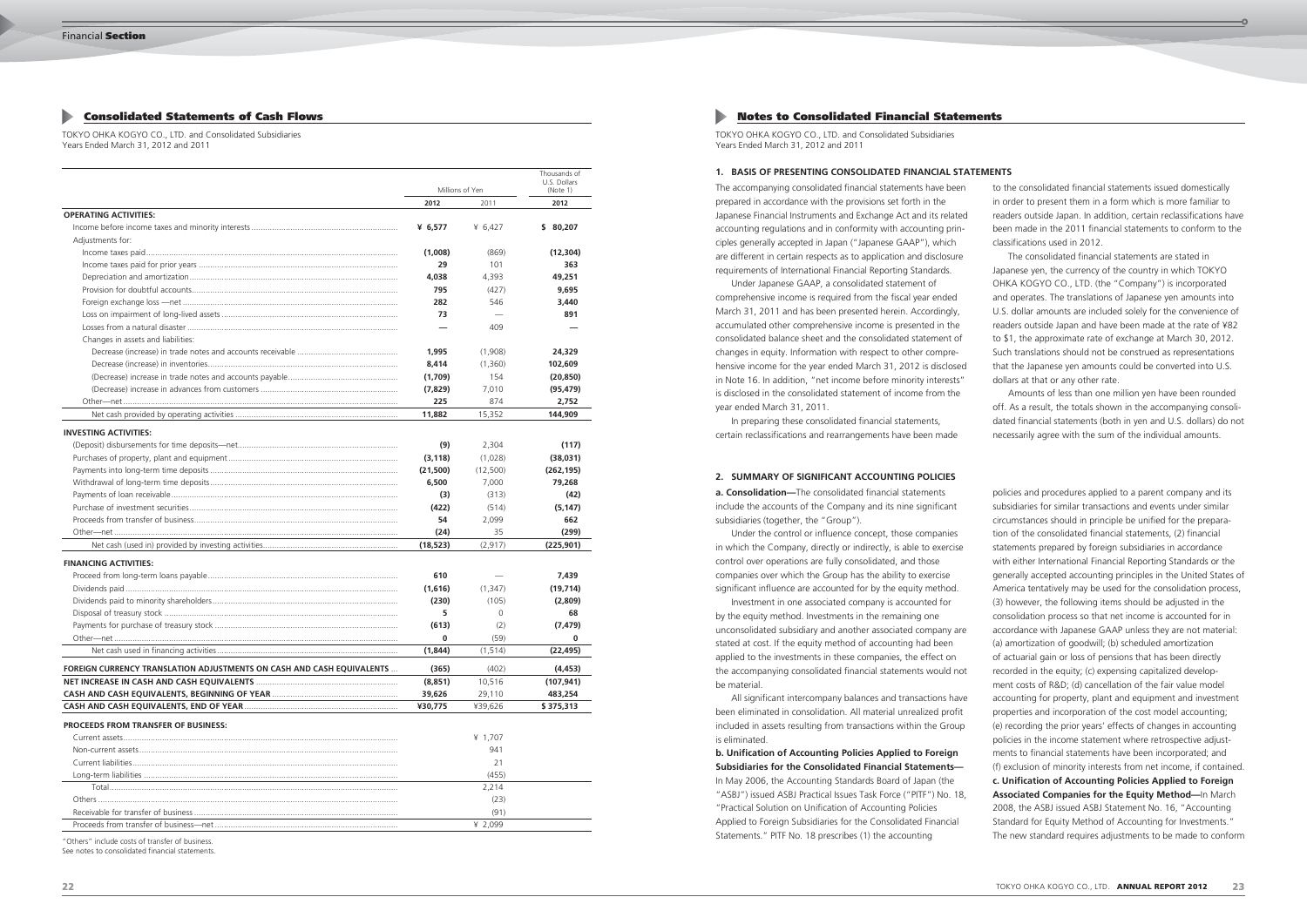the associate's accounting policies for similar transactions and events under similar circumstances to those of the parent company when the associate's financial statements are used in applying the equity method unless it is impracticable to determine adjustments. In addition, financial statements prepared by foreign associated companies in accordance with either International Financial Reporting Standards or the generally accepted accounting principles in the United States of America tentatively may be used in applying the equity method if the following items are adjusted so that net income is accounted for in accordance with Japanese GAAP unless they are not material: (1) amortization of goodwill; (2) scheduled amortization of actuarial gain or loss of pensions that has been directly recorded in the equity; (3) expensing capitalized development costs of R&D; (4) cancellation of the fair value model accounting for property, plant and equipment and investment properties and incorporation of the cost model accounting; (5) recording the prior years' effects of changes in accounting policies in the income statement where retrospective adjustments to the financial statements have been incorporated; and (6) exclusion of minority interests from net income, if contained. This standard was applicable to equity method of accounting for fiscal years beginning on or after April 1, 2010. The Company applied this accounting standard effective April 1, 2010.

**j. Long-Lived Assets—**The Group reviews its long-lived assets for impairment whenever events or changes in circumstance indicate the carrying amount of an asset or asset group may not be recoverable. An impairment loss would be recognized if the carrying amount of an asset or asset group exceeds the sum of the undiscounted future cash flows expected to result from the continued use and eventual disposition of the asset or asset group. The impairment loss would be measured as the amount by which the carrying amount of the asset exceeds its recoverable amount, which is the higher of the discounted cash flows from the continued use and eventual disposition of the asset or the net selling price at disposition.

**d. Business Combination—**In October 2003, the Business Accounting Council issued a Statement of Opinion, "Accounting for Business Combinations," and in December 2005, the ASBJ issued ASBJ Statement No. 7, "Accounting Standard for Business Divestitures" and ASBJ Guidance No. 10, "Guidance for Accounting Standard for Business Combinations and Business Divestitures." The accounting standard for business combinations allows companies to apply the pooling of interests method of accounting only when certain specific criteria are met such that the business combination is essentially regarded as a uniting-of-interests. For business combinations that do not meet the uniting-of-interests criteria, the business combination is considered to be an acquisition and the purchase method of accounting is required. This standard also prescribes the accounting for combinations of entities under common control and for joint ventures. In December 2008, the ASBJ issued a revised accounting standard for business combinations, ASBJ Statement No. 21, "Accounting Standard for Business Combinations." Major accounting changes under the revised accounting standard are as follows: (1) The revised standard requires accounting for business combinations only by the purchase method. As a result, the pooling of interests method of accounting is no longer allowed. (2) The current accounting standard accounts for the research and development costs to be charged to income as incurred. Under the revised standard, in-process research and development (IPR&D) acquired in the business combination is capitalized as an intangible asset. (3) The previous accounting standard provided equipment, and furniture and fixtures. The useful lives for lease assets are the terms of the respective leases.

**k. Other Assets—**Intangible assets are stated at cost less accumulated amortization, which is calculated by the straightline method principally over 5 years.

# **l. Retirement and Pension Plans**

Retirement benefits to employees (including officers)— The Company and its certain consolidated subsidiaries have contributory funded pension plans and unfunded retirement benefit plans as defined benefit plans.

 The companies principally accounted for the liability for retirement benefits based on the projected benefit obligations and plan assets at each balance sheet date, while retirement benefits to officers are provided to state the liability at the amount that would be required if all officers retired at the balance sheet date.

 Prior service cost is amortized by the straight-line method over 10 years. Actuarial gains and losses are amortized by the straight-line method over 10 years from the next period in which they arise, respectively.

 The Company and certain consolidated subsidiaries terminated their unfunded retirement allowance plan for officers on June 26, 2008.

Retirement benefits to directors and corporate auditors— Retirement benefits to directors and corporate auditors are provided to state the liability at the amount that would be required if all of them retired at the balance sheet date.

 The Company and certain consolidated subsidiaries terminated their unfunded retirement allowance plans for directors and corporate auditors on June 26, 2008.

**m. Asset Retirement Obligations—**In March 2008, the ASBJ published the accounting standard for asset retirement obligations, ASBJ Statement No. 18, "Accounting Standard for Asset Retirement Obligations" and ASBJ Guidance No. 21, "Guidance on Accounting Standard for Asset Retirement Obligations." Under this accounting standard, an asset retirement obligation is defined as a legal obligation imposed either by law or contract that results from the acquisition, construction, development and the normal operation of a tangible fixed asset and is associated with the retirement of such tangible fixed asset. The asset retirement obligation is recognized as

for a bargain purchase gain (negative goodwill) to be systematically amortized over a period not exceeding 20 years. Under the revised standard, the acquirer recognizes the bargain purchase gain in profit or loss immediately on the acquisition date after reassessing and confirming that all of the assets acquired and all of the liabilities assumed have been identified after a review of the procedures used in the purchase allocation. This standard was applicable to business combinations undertaken on or after April 1, 2010 with early adoption permitted for fiscal years beginning on or after April 1, 2009.

**e. Cash Equivalents—**Cash equivalents are short-term investments that are readily convertible into cash and that are exposed to insignificant risk of changes in value. Cash equivalents include time deposits which mature within three months of the date of acquisition.

**f. Allowance for Doubtful Accounts—**The allowance for doubtful accounts is stated in amounts considered to be appropriate based on the Group's past credit loss experience and an evaluation of potential losses in the receivables outstanding.

**g. Inventories—**Merchandise, work in process, raw materials and supplies are stated at the lower of cost, determined by the first-in, first-out method, or net selling value. Finished products are stated at the lower of cost, determined by the average method, or net selling value. Inventories of manufacturing equipment are stated at the lower of cost, determined by the specific identification method, or net selling value, which are included in raw materials, work in process and finished products.

**h. Investment Securities—**Investment securities are classified and accounted for, depending on management's intent, as follows: (i) held-to-maturity debt securities, which are expected to be held-to-maturity with the positive intent and ability to hold to maturity are reported at amortized cost and (ii) available-forsale securities, other than (i), are reported at fair value, with unrealized gains and losses, net of applicable taxes, reported in a separate component of equity.

 Non-marketable available-for-sale securities are stated at cost determined by the moving-average method.

 For other than temporary declines in fair value, investment securities are reduced to net realizable value by a charge to income.

**i. Property, Plant and Equipment—**Property, plant and equipment are stated at cost. Depreciation of property, plant and equipment of the Company and its consolidated domestic subsidiaries is computed substantially by the declining-balance method based on the estimated useful lives of the assets, while the straight-line method is applied to buildings acquired after April 1, 1998 and lease assets of the Company and its consolidated domestic subsidiaries, and all property, plant and equipment of consolidated foreign subsidiaries. The range of useful lives is principally from 10 to 50 years for buildings and structures, and from 3 to 8 years for machinery and

the sum of the discounted cash flows required for the future asset retirement and is recorded in the period in which the obligation is incurred if a reasonable estimate can be made. If a reasonable estimate of the asset retirement obligation cannot be made in the period the asset retirement obligation is incurred, the liability should be recognized when a reasonable estimate of asset retirement obligation can be made. Upon initial recognition of a liability for an asset retirement obligation, an asset retirement cost is capitalized by increasing the carrying amount of the related fixed asset by the amount of the liability. The asset retirement cost is subsequently allocated to expense through depreciation over the remaining useful life of the asset. Over time, the liability is accreted to its present value each period. Any subsequent revisions to the timing or the amount of the original estimate of undiscounted cash flows are reflected as an increase or a decrease in the carrying amount of the liability and the capitalized amount of the related asset retirement cost. This standard was effective for fiscal years beginning on or after April 1, 2010.

**n. Research and Development Costs—**Research and development costs are charged to income as incurred. **o. Leases—**In March 2007, the ASBJ issued ASBJ Statement No. 13, "Accounting Standard for Lease Transactions," which revised the previous accounting standard for lease transactions issued in June 1993. The revised accounting standard for lease transactions was effective for fiscal years beginning on or after April 1, 2008.

 Under the previous accounting standard, finance leases that were deemed to transfer ownership of the leased property to the lessee were to be capitalized. However, other finance leases were permitted to be accounted for as operating lease transactions if certain "as if capitalized" information was disclosed in the note to the lessee's financial statements. The revised accounting standard requires that all finance lease transactions should be capitalized to recognize lease assets and lease obligations in the balance sheet. In addition, the accounting standard permits leases which existed at the transition date and do not transfer ownership of the leased property to the lessee to be accounted for as operating lease transactions.

 The Company and its consolidated domestic subsidiaries applied the revised accounting standard effective April 1, 2008. In addition, the Company and its consolidated domestic subsidiaries accounted for leases which existed at the transition date and do not transfer ownership of the leased property to the lessee as operating lease transactions.

 All other leases are accounted for as operating leases. **p. Bonuses to Directors and Corporate Auditors—**Bonuses to directors and corporate auditors are accrued at the year-end to which such bonuses are attributable.

**q. Income Taxes—**The provision for income taxes is computed based on the pretax income included in the consolidated statements of income. The asset and liability approach is used to recognize deferred tax assets and liabilities for the expected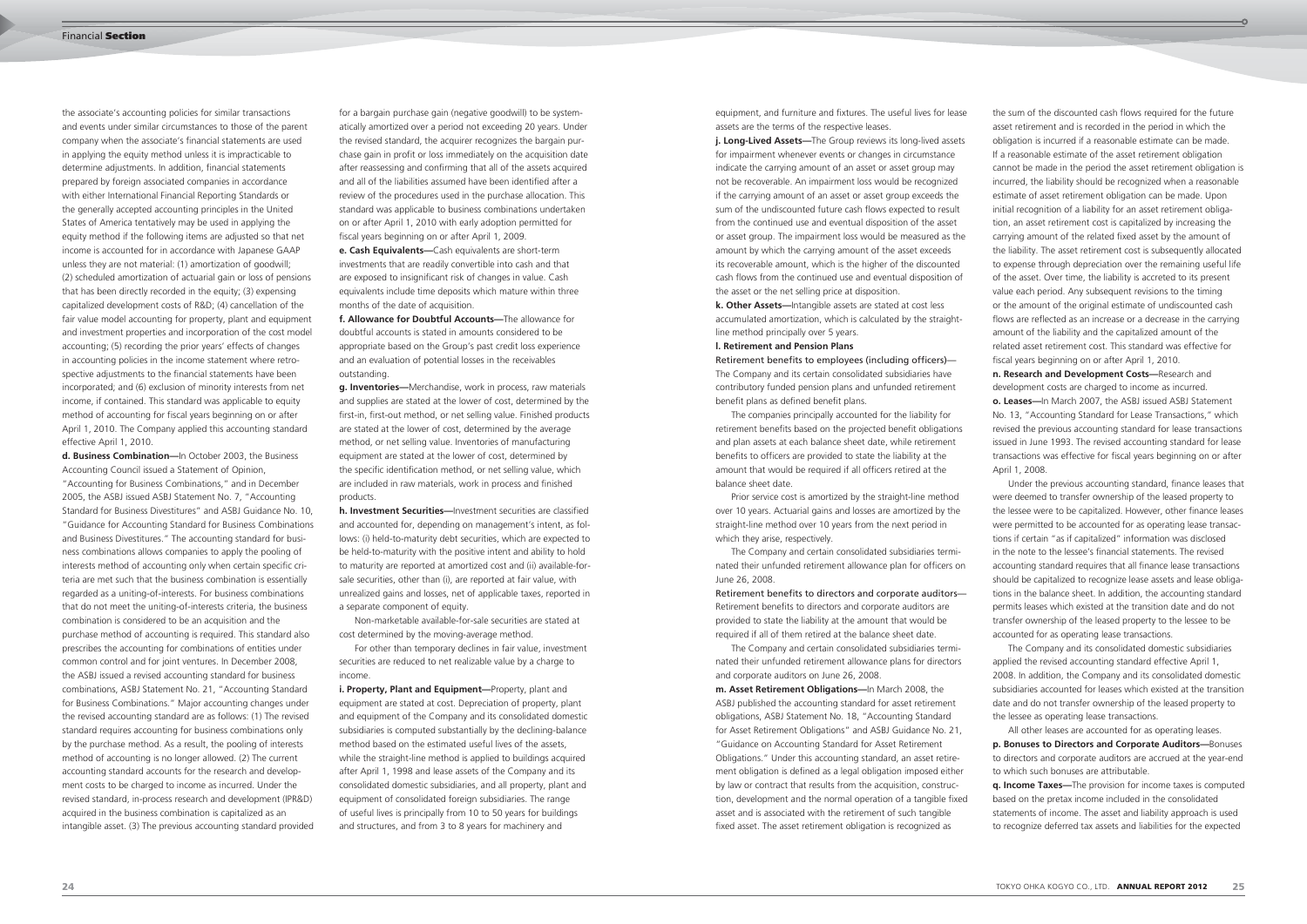future tax consequences of temporary differences between the carrying amounts and the tax bases of assets and liabilities. Deferred taxes are measured by applying currently enacted tax laws to the temporary differences.

**r. Foreign Currency Transactions—**All short-term and long-term monetary receivables and payables denominated in foreign currencies are translated into Japanese yen at the current exchange rates as of the balance sheet date. The foreign exchange gains and losses from translation are recognized in the consolidated statements of income to the extent that they are not hedged by forward exchange contracts.

**s. Foreign Currency Financial Statements—**The balance sheet accounts of the consolidated foreign subsidiaries are translated into Japanese yen at the current exchange rate as of the balance sheet date except for equity, which is translated at the historical rate. Differences arising from such translation were shown as "Foreign currency translation adjustments" under accumulated other comprehensive income (loss) in a separate component of equity. Revenue and expense accounts of consolidated foreign subsidiaries are translated into Japanese yen at the average exchange rate.

**t. Derivative and Hedging Activities—**The Group uses derivative financial instruments to manage its exposures to the fluctuation in foreign currency exchange. Foreign currency forward contracts are utilized by the Group to hedge foreign currency exchange risk. The Group does not enter into derivatives for trading or speculative purposes.

 Trade receivables and payables denominated in foreign currencies for which foreign currency forward contracts are used to hedge foreign currency exchange risk are translated at the contracted rate if the forward contracts qualify for hedge accounting.

**u. Per Share Information—**Basic net income per share is computed by dividing net income available to common shareholders by the weighted-average number of common shares outstanding for the period.

 Diluted net income per share reflects the potential dilution that could occur if securities were exercised. Diluted net income per share of common stock assumes full exercise of outstanding warrants at the beginning of the year.

 For the years ended March 31, 2012 and 2011, diluted net income per share is not disclosed because it is anti-dilutive.

Pursuant to the resolution by the meeting of the Board of Directors held on January 11, 2012, the Company has introduced an employee incentive plan, "Employee Stock Ownership Plan (ESOP) Trust" ("Plan") for the purpose of enhancing benefit programs for the employees who will support future growth of the Company as well as increasing employees' incentive to work and awareness of management participation through granting incentive to raise stock price and improving corporate value for the medium and long-term perspective.

 Cash dividends per share presented in the accompanying consolidated statements of income are dividends applicable to the respective years including dividends to be paid after the end of the year.

# **v. Additional Information**

Accounting Changes and Error Corrections—In December 2009, the ASBJ issued ASBJ Statement No. 24, "Accounting Standard for Accounting Changes and Error Corrections" and ASBJ Guidance No. 24, "Guidance on Accounting Standard for Accounting Changes and Error Corrections." Accounting treatments under this standard and guidance are as follows:

(1) Changes in Accounting Policies—When a new accounting policy is applied with revision of accounting standards, the new policy is applied retrospectively unless the revised accounting standards include specific transitional provisions. When the revised accounting standards include specific transitional provisions, an entity shall comply with the specific transitional provisions. (2) Changes in Presentations—When the presentation of financial statements is changed, prior period financial statements are reclassified in accordance with the new presentation. (3) Changes in Accounting Estimates—A change in an accounting estimate is accounted for in the period of the change if the change affects that period only, and is accounted for prospectively if the change affects both the period of the change and future periods. (4) Corrections of Prior Period Errors—When an error in prior period financial statements is discovered, those statements are restated. This accounting standard and the guidance are applicable to accounting changes and corrections of prior period errors which are made from the beginning of the fiscal year that begins on or after April 1, 2011.

 Under the Plan, the Company will establish a trust ("Trust") for certain employees who participate in the "Tokyo Ohka Employee Stock Ownership Plan" ("Company's ESOP") and meet certain requirements as its beneficiaries. The Trust will acquire the total number of the Company's shares expected to be acquired by the Company's ESOP over five years in advance, and subsequently sell these shares to the Company's ESOP on a certain date of every month.

 Acquisition and sales of the Company's shares are accounted for under the assumption that the Company and the Trust are the same entity.

 Accordingly, assets, including the Company's shares owned by the Trust, and liabilities, and profits and loss of the Trust are included in the Company's consolidated balance sheet, consolidated statement of income and consolidated statement of changes in equity.

 The number of treasury stocks as of March 31, 2012 is as follows:

| The number of treasury stocks:                  | 1,909,076 shares |
|-------------------------------------------------|------------------|
| Of which, held by the Company: 1,595,776 shares |                  |
| Of which, held by the Trust:                    | 313,300 shares   |

Investment securities as of March 31, 2012 and 2011 consisted of the following:

|              |        | Millions of Yen | Thousands of<br>U.S. Dollars |
|--------------|--------|-----------------|------------------------------|
|              | 2012   | 201             | 2012                         |
| Non-current: |        |                 |                              |
|              | ¥4,890 | ¥4.421          | \$59,634                     |
|              | 170    | 170             | 2.073                        |
| Total        | ¥5,060 | ¥4.591          | \$61,707                     |

The costs and aggregate fair values of investment securities at March 31, 2012 and 2011 were as follows:

| Available-for-sale             | 3.184 | .966 | 4,890 |
|--------------------------------|-------|------|-------|
| Held-to-maturity               |       |      | 174   |
| .<br>Securities classified as: |       |      |       |

|                           | Millions of Yen |                  |                           |            |  |  |  |  |
|---------------------------|-----------------|------------------|---------------------------|------------|--|--|--|--|
| March 31, 2012            | Cost            | Unrealized Gains | Unrealized Losses         | Fair Value |  |  |  |  |
| Securities classified as: |                 |                  |                           |            |  |  |  |  |
|                           | ¥ 170           | ¥<br>4           | ¥ —                       | ¥ 174      |  |  |  |  |
|                           | 3,184           | 1,966            | 261                       | 4,890      |  |  |  |  |
|                           |                 |                  | Millions of Yen           |            |  |  |  |  |
| March 31, 2011            | Cost            | Unrealized Gains | Unrealized Losses         | Fair Value |  |  |  |  |
| Securities classified as: |                 |                  |                           |            |  |  |  |  |
|                           | 170<br>¥        | ¥<br>7           | $\frac{1}{x}$ —           | ¥ $177$    |  |  |  |  |
|                           | 2,789           | 1,904            | 272                       | 4,421      |  |  |  |  |
|                           |                 |                  | Thousands of U.S. Dollars |            |  |  |  |  |
| March 31, 2012            | Cost            | Unrealized Gains | Unrealized Losses         | Fair Value |  |  |  |  |
| Securities classified as: |                 |                  |                           |            |  |  |  |  |
|                           | \$2,073         | 60<br>s          |                           | \$2.133    |  |  |  |  |
|                           | 38,840          | 23,985           | 3,191                     | 59,634     |  |  |  |  |

 The difference between the sum of the above fair values of the equity securities and cost of the held-to-maturity, and the amounts shown in the accompanying consolidated balance sheets consists of non-marketable securities whose fair values are not readily determinable.

# **3. INVESTMENT SECURITIES**

Inventories at March 31, 2012 and 2011 consisted of the following:

|       | Millions of Yen |         | Thousands of<br>U.S. Dollars |
|-------|-----------------|---------|------------------------------|
|       | 2012<br>2011    | 2012    |                              |
|       | ¥ 6.540         | ¥13,760 | \$79,767                     |
|       | 2.230           | 3.191   | 27,201                       |
|       | 2.884           | 3 305   | 35,174                       |
| Total | ¥11.655         | ¥20.258 | \$142,143                    |

# **4. INVENTORIES**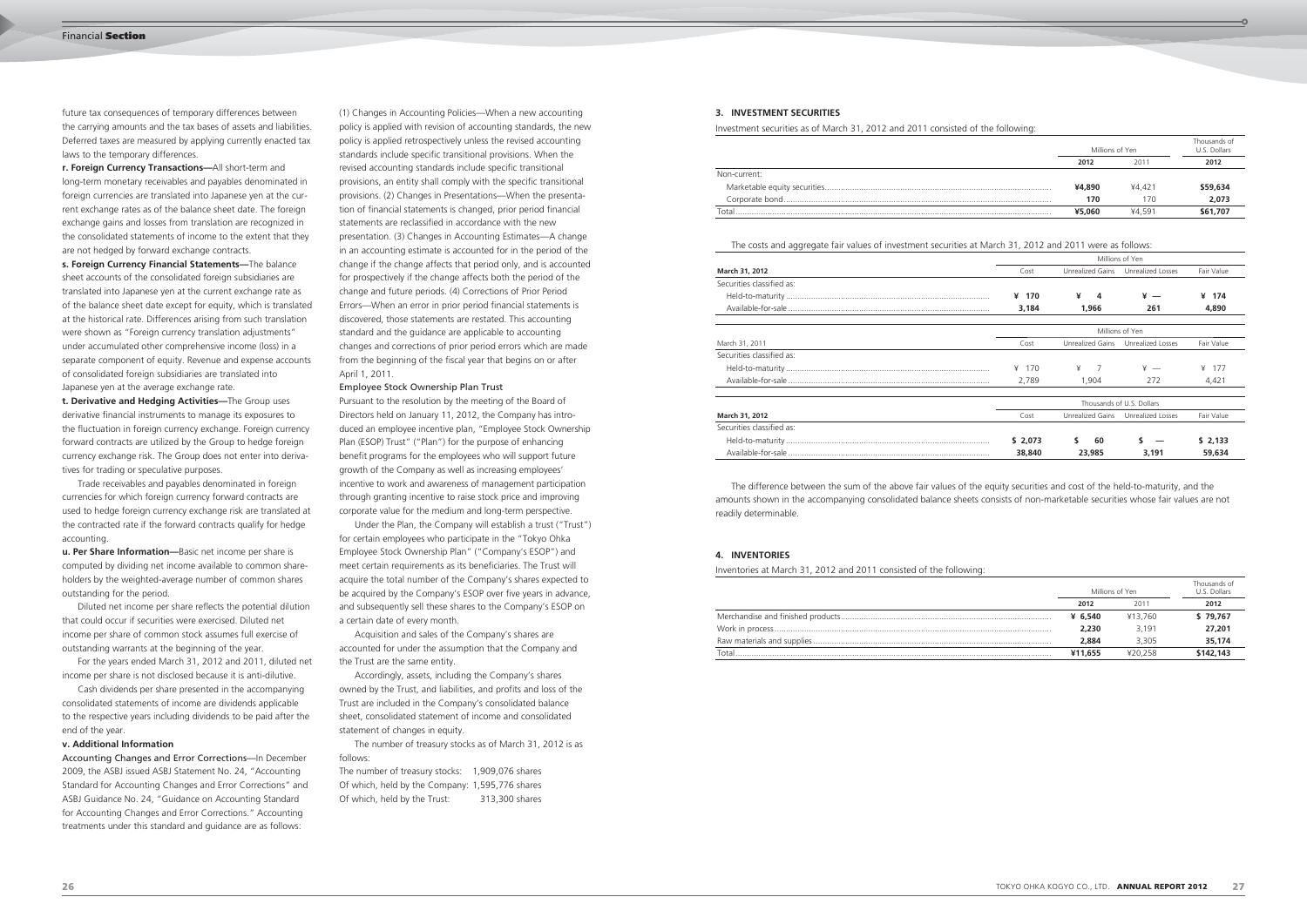The amounts of short-term borrowings are included in "Other current liabilities" of the consolidated balance sheets. Short-term borrowings at March 31, 2012 consisted of the following:

|       | Millions of Yen | Thousands of<br>U.S. Dollars |
|-------|-----------------|------------------------------|
|       | 2012            | 2012                         |
|       |                 | \$1,487                      |
| Total | ¥122            | \$1,487                      |

Long-term debt at March 31, 2012 consisted of the following:

|        | Millions of Yen | Thousands of<br>U.S. Dollars |
|--------|-----------------|------------------------------|
|        | 2012            | 2012                         |
|        | ¥488            | \$5,951                      |
| Total. | ¥488            | \$5,951                      |

The aggregate annual maturities of long-term debt during the next five years are summarized below:

| Years ending March 31, | Millions of Yen | Thousands of<br>U.S. Dollars |
|------------------------|-----------------|------------------------------|
| 2014                   |                 | \$1,487                      |
| 2015                   |                 | ,487                         |
| 2016                   |                 | ,487                         |
| 2017                   |                 | .487                         |

The Company and its certain consolidated subsidiaries have contributory funded pension plans and unfunded retirement benefit plans as defined benefit plans for employees. The Company has severance payment plans for directors and corporate auditors. Under most circumstances, employees terminating their employment are entitled to retirement benefits determined based on their rate of pay at the time of termination, their average pay during employment, years of service and certain other factors. Such retirement benefits are made in the form of a lump-sum severance payment from the Company or from certain consolidated

subsidiaries and annuity payments from a trustee.

The liability for employees' retirement benefits at March 31, 2012 and 2011 consisted of the following:

| Millions of Yen |         | Thousands of<br>U.S. Dollars |
|-----------------|---------|------------------------------|
| 2012            | 2011    | 2012                         |
| ¥17,217         | ¥14.251 | \$209,969                    |
| (8, 454)        | (7,833) | (103,098)                    |
| (5,007)         | (4.947) | (61,072)                     |
| 379             | 517     | 4,623                        |
| (2,838)         | 776)    | (34, 616)                    |
| ¥ $1.296$       | ¥ 1211  | \$15,804                     |

The components of net periodic benefit costs for the years ended March 31, 2012 and 2011 are as follows:

| Millions of Yen |        | Thousands of<br>U.S. Dollars |
|-----------------|--------|------------------------------|
| 2012            | 2011   | 2012                         |
| ¥623            | ¥ 659  | \$7,607                      |
| 318             | 314    | 3,885                        |
| (122)           | (81)   | (1,494)                      |
| (138)           | (138)  | (1,691)                      |
| 216             | 403    | 2,644                        |
| ¥898            | ¥1 157 | \$10,952                     |

Assumptions used for the years ended March 31, 2012 and 2011 are set forth as follows:

|                                         | 2012     | 2011     |
|-----------------------------------------|----------|----------|
|                                         | 1.50%    | 225%     |
| Expected rate of return on plan assets: |          |          |
|                                         | 1.25%    | 0.75%    |
|                                         | 0.50%    | $0.50\%$ |
|                                         | 10 years | 10 years |
|                                         | 10 years | 10 years |

 The liabilities for retirement benefits at March 31, 2012 and 2011 for directors and corporate auditors are ¥112 million (\$1,372 thousand) and ¥117 million, respectively. The retirement benefits for directors and corporate auditors are paid subject to the approval of the shareholders.

# **6. SHORT-TERM BORROWINGS AND LONG-TERM DEBT**

# **7. RETIREMENT AND PENSION PLANS**

The changes in asset retirement obligations for the years ended March 31, 2012 and 2011 are as follows:

Balance at beginning of year...

Balance at end of year...

|      | Millions of Yen | Thousands of<br>U.S. Dollars |
|------|-----------------|------------------------------|
| 2012 | 2011            | 2012                         |
| ¥86  | ¥103            | \$1,057                      |
|      |                 |                              |
| (2)  |                 | (28)                         |
| ¥85  | ¥ 86            | \$1,037                      |

# **8. ASSET RETIREMENT OBLIGATIONS**

The Group reviewed its long-lived assets for impairment as of March 31, 2012, and, as a result, recognized impairment losses of ¥73 million (\$891 thousand) as other expense. The carrying amount of those assets was written down to the recoverable amount. No impairment loss was recognized in 2011.

 For purpose of evaluating and measuring impairment, assets used for business are considered to constitute a group by each business unit. Idle properties are individually evaluated.

 The recoverable amount of certain assets, which the Group plans to sell, was measured by their net selling price at disposition. The recoverable amount of certain assets used for business was measured at their value in use.

# **5. LONG-LIVED ASSETS**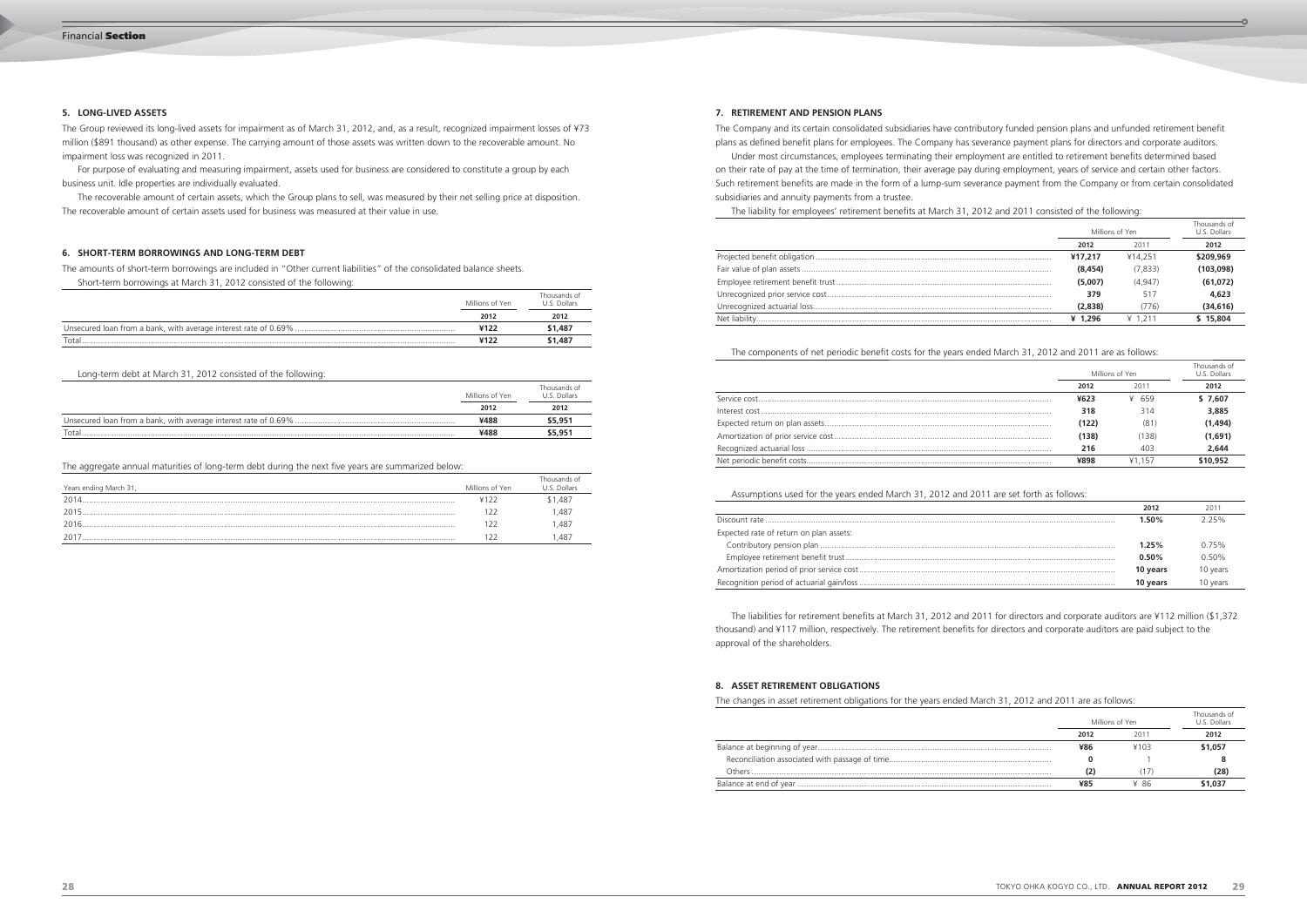Japanese companies are subject to the Companies Act of Japan (the "Companies Act"). The significant provisions in the Companies Act that affect financial and accounting matters are summarized below:

**a. Dividends—**Under the Companies Act, companies can pay dividends at any time during the fiscal year in addition to the year-end dividend upon resolution at the shareholders meeting. For companies that meet certain criteria such as; (1) having the Board of Directors, (2) having independent auditors, (3) having the Board of Corporate Auditors, and (4) the term of service of the directors is prescribed as one year rather than two years of normal term by its articles of incorporation, the Board of Directors may declare dividends (except for dividends in kind) if the company has prescribed so in its articles of incorporation. The Company meets all the above criteria.

 The Companies Act permits companies to distribute dividends-in-kind (non-cash assets) to shareholders subject to a certain limitation and additional requirements.

**Reserve and Surplus**—The Companies Act requires that an amount equal to 10% of dividends must be appropriated as a legal reserve (a component of retained earnings) or as additional paid-in capital (a component of capital surplus) depending on the equity account charged upon the payment of such dividends until the total of aggregate amount of legal reserve and additional paid-in capital equals 25% of the common stock. Under the Companies Act, the total amount of additional paid-in capital and legal reserve may be reversed without limitation. The Companies Act also provides that common stock, legal reserve, additional paid-in capital, other capital surplus and retained earnings can be transferred among the accounts under certain conditions upon resolution of the shareholders.

 Semiannual interim dividends may also be paid once a year upon resolution by the Board of Directors if the articles of incorporation of the company so stipulate. The Companies Act provides certain limitations on the amounts available for dividends or the purchase of treasury stock. The limitation is defined as the amount available for distribution to the shareholders, but the amount of net assets after dividends must be maintained at no less than ¥3 million.

# **b. Increases/Decreases and Transfer of Common Stock,**

**c. Treasury Stock and Treasury Stock Acquisition** 

**Rights—**The Companies Act also provides for companies to purchase treasury stock and dispose of such treasury stock by resolution of the Board of Directors. The amount of treasury stock purchased cannot exceed the amount available for distribution to the shareholders which is determined by specific formula.

 Under the Companies Act, stock acquisition rights are presented as a separate component of equity.

 The Companies Act also provides that companies can purchase both treasury stock acquisition rights and treasury stock. Such treasury stock acquisition rights are presented as a separate component of equity or deducted directly from stock acquisition rights.

# **9. EQUITY**

Due to the Great East Japan Earthquake on March 11, 2011, the Group recognized losses from a natural disaster of ¥409 million as other expense for the year ended March 31, 2011.

The Group recognized losses from the following:

|       | Millions of Yen |
|-------|-----------------|
|       | 201             |
|       | 4299            |
|       |                 |
| Other | 96              |
|       | ¥409            |

# **10. LOSSES FROM A NATURAL DISASTER**

The Company and its domestic subsidiaries are subject to Japanese national and local income taxes which, in the aggregate, resulted in a normal effective statutory tax rate of approximately 40.3% for the years ended March 31, 2012 and 2011. Foreign subsidiaries are subject to income taxes of the countries in which they operate. The tax effects of significant temporary differences and tax loss carryforwards, which resulted in deferred tax assets and liabilities at March 31, 2012 and 2011, are as follows:

|                           | Millions of Yen          |                | Thousands of<br>U.S. Dollars |
|---------------------------|--------------------------|----------------|------------------------------|
|                           | 2012                     | 2011           | 2012                         |
| Current assets:           |                          |                |                              |
| Deferred tax assets:      |                          |                |                              |
|                           | ¥ 544                    | ¥ 603          | \$6,636                      |
|                           | 385                      | 774            | 4,701                        |
|                           | 301                      | 311            | 3,681                        |
|                           | 73                       | 78             | 893                          |
|                           | 69                       | $\overline{1}$ | 845                          |
|                           | $\overline{\phantom{0}}$ | 837            |                              |
|                           | 149                      | 370            | 1,818                        |
|                           | (72)                     | (294)          | (879)                        |
|                           | 1,451                    | 2,683          | 17,697                       |
|                           | 59                       | 119            | 727                          |
|                           | 59                       | 119            | 727                          |
|                           | ¥1,391                   | ¥2,564         | \$16,970                     |
| Non-current assets:       |                          |                |                              |
| Deferred tax assets:      |                          |                |                              |
|                           | ¥2,190                   | ¥2,445         | \$26,717                     |
|                           | 330                      | 361            | 4,029                        |
|                           | 259                      | 293            | 3,162                        |
|                           | 239                      | 312            | 2,915                        |
|                           | 218                      | 118            | 2,667                        |
|                           | 172                      | 568            | 2,099                        |
|                           | 214                      | 250            | 2,619                        |
|                           | (703)                    | (788)          | (8,585)                      |
|                           | 2,921                    | 3,562          | 35,626                       |
| Deferred tax liabilities: |                          |                |                              |
|                           | 371                      | 444            | 4,532                        |
|                           | 606                      | 679            | 7,402                        |
|                           | 6                        | 8              | 82                           |
|                           | 985                      | 1,132          | 12,017                       |
|                           | ¥1,935                   | ¥2,429         | \$23,609                     |
|                           | ¥ 118                    | ¥ 139          | \$1,445                      |
|                           |                          |                |                              |
| Non-current liabilities:  |                          |                |                              |
| Deferred tax liabilities: |                          |                |                              |
|                           | ¥ 567                    | ¥ 625          | \$6,919                      |
|                           | 142                      | 150            | 1,733                        |
|                           | 709                      | 775            | 8,652                        |
|                           | (92)                     | (100)          | (1.124)                      |

|                           | 2012    | 2011     | 2012     |
|---------------------------|---------|----------|----------|
| Current assets:           |         |          |          |
| Deferred tax assets:      |         |          |          |
|                           | ¥ 544   | ¥<br>603 | \$6,636  |
|                           | 385     | 774      | 4,701    |
|                           | 301     | 311      | 3,681    |
|                           | 73      | 78       | 893      |
|                           | 69      | 1        | 845      |
|                           |         | 837      |          |
|                           | 149     | 370      | 1,818    |
|                           | (72)    | (294)    | (879)    |
|                           | 1,451   | 2,683    | 17,697   |
|                           | 59      | 119      | 727      |
|                           | 59      | 119      | 727      |
|                           | ¥1,391  | ¥2,564   | \$16,970 |
| Non-current assets:       |         |          |          |
| Deferred tax assets:      |         |          |          |
|                           | ¥2,190  | ¥2,445   | \$26,717 |
|                           | 330     | 361      | 4,029    |
|                           | 259     | 293      | 3,162    |
|                           | 239     | 312      | 2,915    |
|                           | 218     | 118      | 2,667    |
|                           | 172     | 568      | 2,099    |
|                           | 214     | 250      | 2,619    |
|                           | (703)   | (788)    | (8,585)  |
|                           | 2,921   | 3,562    | 35,626   |
| Deferred tax liabilities: |         |          |          |
|                           | 371     | 444      | 4,532    |
|                           | 606     | 679      | 7,402    |
|                           | 6       | 8        | 82       |
|                           | 985     | 1,132    | 12,017   |
|                           | ¥1,935  | ¥2,429   | \$23,609 |
|                           | ¥ 118   | ¥ 139    | \$1,445  |
| Non-current liabilities:  |         |          |          |
| Deferred tax liabilities: |         |          |          |
|                           | ¥ 567   | ¥ 625    | \$6,919  |
|                           | 142     | 150      | 1,733    |
|                           | 709     | 775      | 8,652    |
|                           | (92)    | (100)    | (1, 124) |
|                           | ¥ $617$ | ¥ 675    | \$7,528  |

# **11. INCOME TAXES**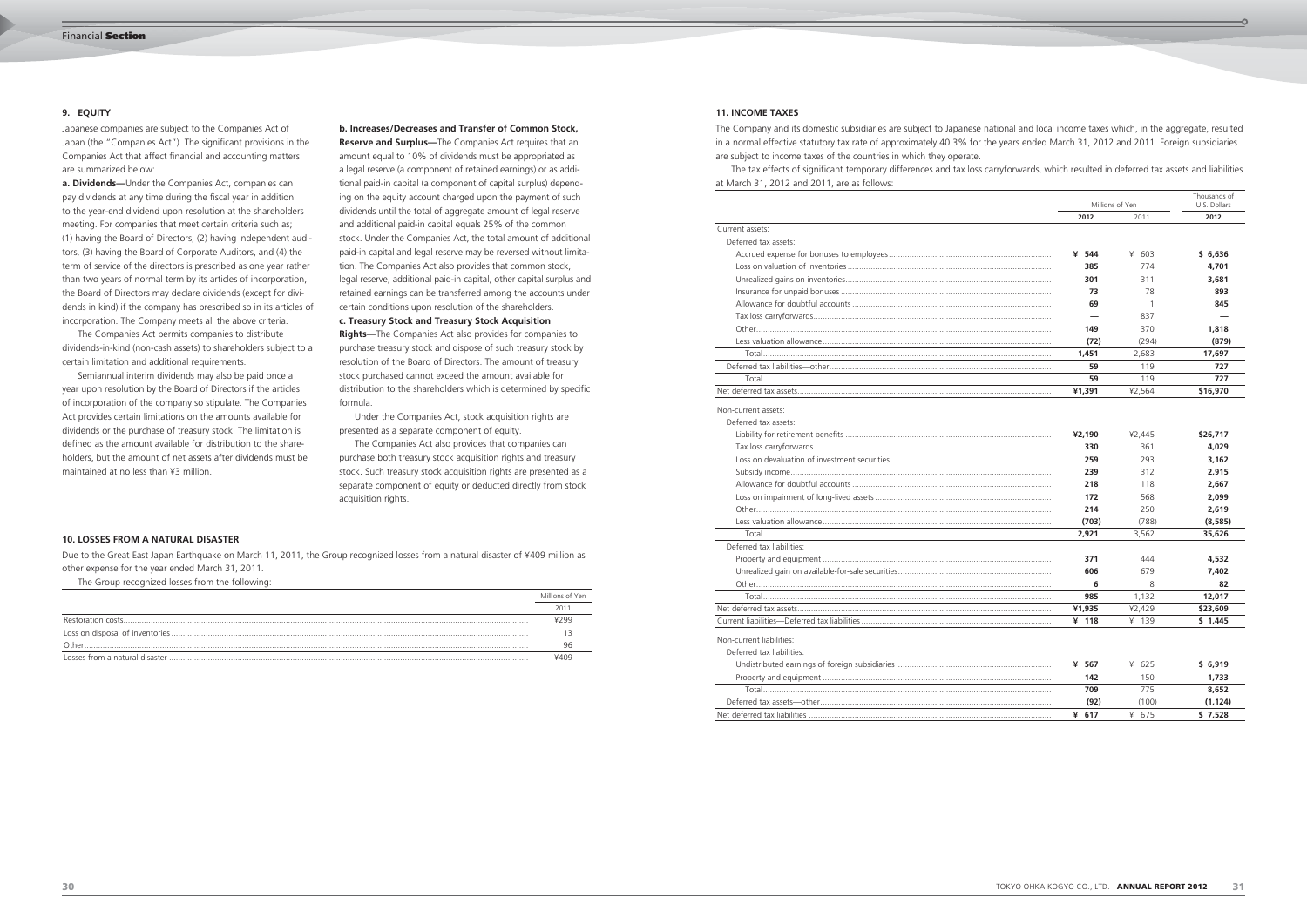A reconciliation between the normal effective statutory tax rates and the actual effective tax rates reflected in the accompanying consolidated statements of income for the years ended March 31, 2012 and 2011 is as follows:

| 2012  | 2011  |
|-------|-------|
| 40.3% | 40 3% |
| (6.3) | (1.6) |
| (7.1) | (5.7) |
| 6.2   | 27    |
| 6.0   |       |
| (0.7) | (0.8) |
| (0.2) | 3.9   |
| 0.2   |       |
| 38.4% | 40 ሰ% |
|       |       |

 At March 31, 2012, the Company and certain subsidiaries have tax loss carryforwards aggregating approximately ¥958 million (\$11,690 thousand) which are available to be offset against taxable income of the Company and such subsidiaries in future years. These tax loss carryforwards, if not utilized, will expire as follows:

| Years ending March 31, | Millions of Yen | Thousands of<br>U.S. Dollars |
|------------------------|-----------------|------------------------------|
| 2015                   | ¥ 20            | 248                          |
| 2016                   | 44              | .758                         |
|                        | 794             | 9,683                        |
| Tota <sub>i</sub>      | ¥958            | \$11.690                     |

 As a result of the promulgation of "The Law to Revise the Income Tax, etc. in Order to Construct a Tax System Addressing Changes in the Socio-Economic Structure (Law No. 114/2011)" and "The Act on Special Measures for Securing Financial Resources Necessary for Reconstruction from the Great East Japan Earthquake (Law No. 117/2011)" on December 2, 2011, the corporate tax rates will be lowered and special corporate tax for reconstruction will be imposed from the fiscal years beginning on or after April 1, 2012.

 In line with this, the statutory effective tax rate applied to the calculation of deferred tax assets and liabilities for temporary difference which is expected to be reversed during the period between the consolidated fiscal year beginning on or after April 1, 2012 and the consolidated fiscal year beginning on or after April 1, 2014 will be changed from 40.3% to 38.1%, and to 35.3% for temporary difference which is expected to be reversed from the consolidated fiscal year beginning on or after April 1, 2015.

 As a result of this change, net deferred tax assets as of March 31, 2012 decrease by ¥321 million (\$3,916 thousand), net deferred tax liabilities decrease by ¥15 million (\$182 thousand) and income tax expenses-deferred increased by ¥392 million (\$4,782 thousand).

Research and development costs charged to income were as follows:

|       | Millions of Yen |        | Thousands of<br>U.S. Dollars |
|-------|-----------------|--------|------------------------------|
|       | 2012            | 2011   | 2012                         |
|       | ¥6,101          | ¥6.296 | \$74,409                     |
|       | 56              |        | 684                          |
| Total | ¥6.157          | ¥6.360 | \$75,094                     |

# **12. RESEARCH AND DEVELOPMENT COSTS**

The Group leases certain buildings and structures, machinery, computer hardware, software and other assets. Total lease payments under finance leases for the years ended March 31, 2012 and 2011 were ¥17 million (\$216 thousand) and ¥19 million, respectively.

 As discussed in Note 2.o, the Company accounts for leases which existed at the transition date and do not transfer ownership of the leased property to the lessee as operating lease transactions. Pro forma information of leased property, such as acquisition cost, accumulated depreciation, obligations under finance leases, depreciation expense, interest expense, on an "as if capitalized" basis for the years ended March 31, 2012 and 2011 was as follows: Acquisition cost and accumulated depreciation:

|                                    | Millions of Yen            |         |
|------------------------------------|----------------------------|---------|
|                                    | 2012                       |         |
| <b>Buildings and</b><br>Structures | Machinery and<br>Equipment | Total   |
| ¥233                               | ¥7                         | ¥241    |
| 97                                 | 7                          | 104     |
| ¥136                               | ¥0                         | ¥136    |
|                                    | Millions of Yen            |         |
|                                    | 2011                       |         |
| Buildings and<br>Structures        | Machinery and<br>Equipment | Total   |
| ¥233                               | ¥15                        | ¥249    |
| 81                                 | 13                         | 94      |
| ¥151                               | 42                         | ¥154    |
|                                    | Thousands of U.S. Dollars  |         |
|                                    | 2012                       |         |
| <b>Buildings and</b><br>Structures | Machinery and<br>Equipment | Total   |
| \$2,850                            | \$97                       | \$2,948 |
| 1,187                              | 90                         | 1.277   |
| \$1,662                            | S <sub>7</sub>             | \$1,670 |

|                                    | Millions of Yen            |         |
|------------------------------------|----------------------------|---------|
|                                    | 2012                       |         |
| <b>Buildings and</b><br>Structures | Machinery and<br>Equipment | Total   |
| ¥233                               | Y7                         | ¥241    |
| 97                                 | 7                          | 104     |
| ¥136                               | ¥0                         | ¥136    |
|                                    | Millions of Yen            |         |
|                                    | 2011                       |         |
| <b>Buildings and</b><br>Structures | Machinery and<br>Equipment | Total   |
| ¥233                               | ¥15                        | ¥249    |
| 81                                 | 13                         | 94      |
| ¥151                               | 42                         | ¥154    |
|                                    | Thousands of U.S. Dollars  |         |
|                                    | 2012                       |         |
| <b>Buildings and</b><br>Structures | Machinery and<br>Equipment | Total   |
| \$2,850                            | \$97                       | \$2,948 |
| 1,187                              | 90                         | 1,277   |
| \$1,662                            | S <sub>7</sub>             | \$1,670 |

|                                    | Millions of Yen            |         |
|------------------------------------|----------------------------|---------|
|                                    | 2012                       |         |
| <b>Buildings and</b><br>Structures | Machinery and<br>Equipment | Total   |
| ¥233                               | Y7                         | ¥241    |
| 97                                 | 7                          | 104     |
| ¥136                               | ¥0                         | ¥136    |
|                                    | Millions of Yen            |         |
|                                    | 2011                       |         |
| Buildings and<br>Structures        | Machinery and<br>Equipment | Total   |
| ¥233                               | ¥15                        | ¥249    |
| 81                                 | 13                         | 94      |
| ¥151                               | 42                         | ¥154    |
|                                    | Thousands of U.S. Dollars  |         |
|                                    | 2012                       |         |
| <b>Buildings and</b><br>Structures | Machinery and<br>Equipment | Total   |
| \$2,850                            | \$97                       | \$2,948 |
| 1,187                              | 90                         | 1.277   |
| \$1,662                            | S <sub>7</sub>             | \$1,670 |

Obligations under finance leases:

|      | Thousands of<br>U.S. Dollars |                 |
|------|------------------------------|-----------------|
| 2012 | 2011                         | 2012            |
| ¥ 16 | $\times$ 17                  | \$ 197          |
| 120  | 136                          | 1.472           |
| ¥136 | ¥154                         | \$1,670         |
|      |                              | Millions of Yen |

 The amounts of acquisition cost, depreciation and obligations under finance leases include the imputed interest expense portion. Depreciation expense, which was not reflected in the consolidated statements of income, computed by the straight-line method was ¥17 million (\$216 thousand) and ¥19 million for the years ended March 31, 2012 and 2011, respectively. The minimum rental commitments under noncancelable operating leases at March 31, 2012 and 2011 were as follows:

|   |  | 520 |
|---|--|-----|
|   |  |     |
| . |  |     |

| The mimmum rental commitments ander noncancelable operating icases at march 3+, Long and Long were as rollows. |      |                 |                              |  |
|----------------------------------------------------------------------------------------------------------------|------|-----------------|------------------------------|--|
|                                                                                                                |      | Millions of Yen | Thousands of<br>U.S. Dollars |  |
|                                                                                                                | 2012 | 2011            | 2012                         |  |
|                                                                                                                | ¥ 42 | ¥ 51            | \$ 520                       |  |
|                                                                                                                |      | 105             | 775                          |  |
| Total                                                                                                          | ¥106 | ¥157            | \$1,296                      |  |
|                                                                                                                |      |                 |                              |  |

# **13. LEASES**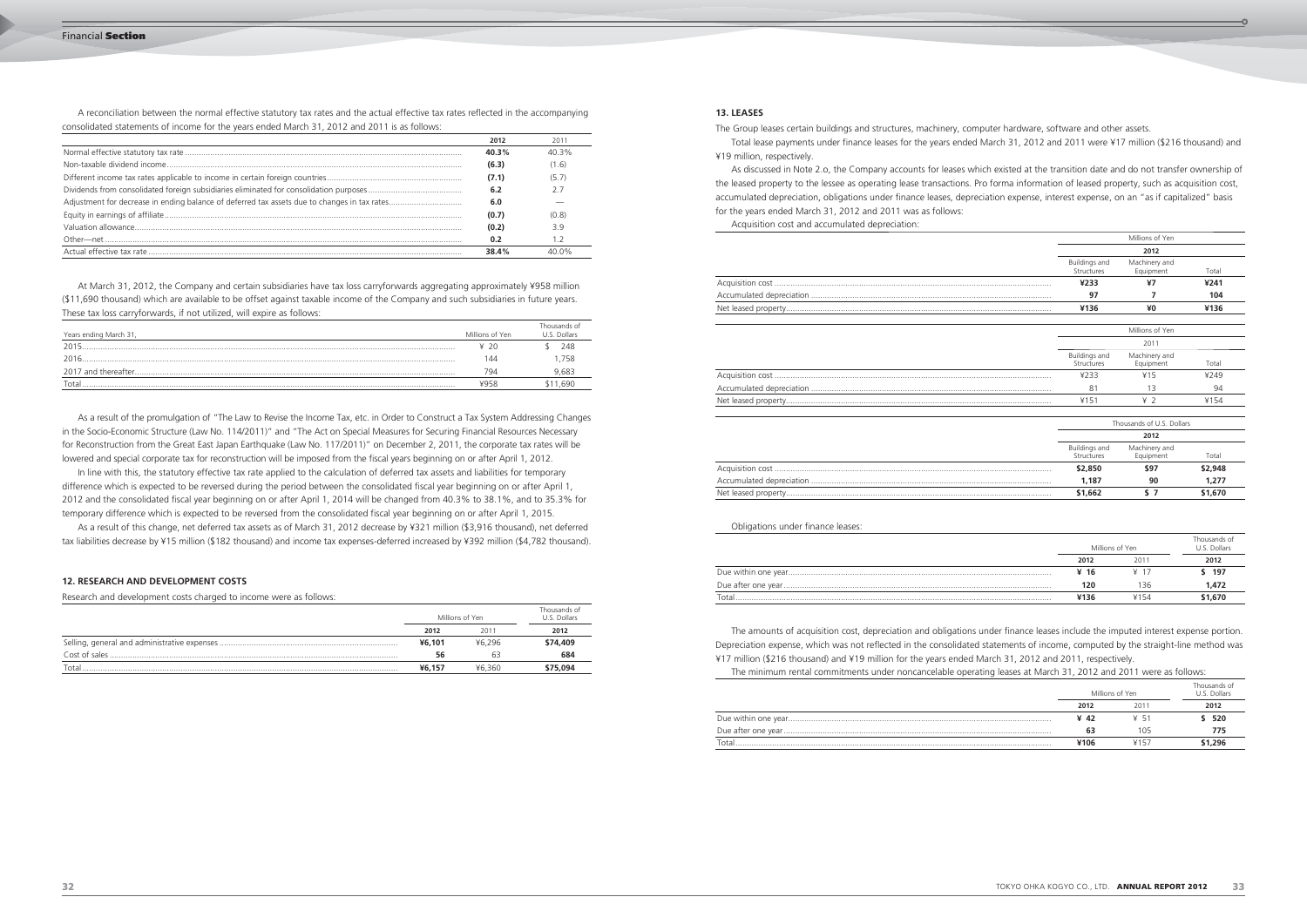In March 2008, the ASBJ revised ASBJ Statement No. 10, "Accounting Standard for Financial Instruments" and issued ASBJ Guidance No. 19, "Guidance on Accounting Standard for Financial Instruments and Related Disclosures." This accounting standard and the guidance were applicable to financial instruments and related disclosures at the end of the fiscal years ending on or after March 31, 2010. The Group applied the revised accounting standard and the guidance effective March 31, 2010.

# **(1) Group Policy for Financial Instruments**

The Group invests cash surpluses in low risk financial assets. Such surpluses are generated from the Group's own operations. Derivatives are used, not for speculative purposes, but to manage exposure to financial risks as described in (2) below.

# **(2) Nature and Extent of Risks Arising from Financial Instruments**

Receivables such as trade notes and accounts are exposed to customer credit risk. Although receivables in foreign currencies are exposed to the market risk of fluctuation in foreign currency exchange rates, the position, net of payables in foreign currencies, is hedged by using forward foreign currency contracts. Investment securities, mainly equity instruments of customers and suppliers of the Group and held-to-maturity securities, are exposed to the risk of market price fluctuations.

 Payment terms of payables, such as trade notes and accounts, are less than one year.

 Derivatives mainly include forward foreign currency contracts, which are used to manage exposure to market risks from changes in foreign currency exchange rates of receivables and payables. Please see Note 15 for more detail about derivatives.

# **14. FINANCIAL INSTRUMENTS**

# **(3) Risk Management for Financial Instruments**

Credit risk management The Group manages its credit risk from receivables on the basis of internal guidelines, which include monitoring of payment terms and balances of major customers by the credit administration department to identify the default risk of customers in the early stages. With respect to held-to-maturity securities, the Group manages its exposure to credit risk by limiting its funding to high credit rating bonds. With respect to derivatives, the Group manages its exposure to credit risk by limiting its contracts to major and creditworthy international financial institutions.

 The maximum credit risk exposure of financial assets is limited to their carrying amounts as of March 31, 2012. Foreign currency trade receivables and payables are exposed to market risk resulting from fluctuations in foreign currency exchange rates. Such foreign exchange risk, which is managed monthly by currency, is hedged principally by forward foreign currency contracts. In addition, forward foreign currency contracts may be used at the maximum of expected amounts of foreign currency trade receivables and payables.

 Investment securities are managed by monitoring market values and financial position of issuers on a regular basis.

# **(4) Fair Values of Financial Instruments**

Fair values of financial instruments are based on quoted price in active markets. If quoted price is not available, other rational valuation techniques are used instead. Also please see Note 15 for the detail of fair value for derivatives.

# *(a) Fair value of financial instruments*

### **March 31, 2012**

| Investment securities: |
|------------------------|
|                        |
|                        |
|                        |
|                        |
|                        |
|                        |
|                        |
|                        |

# March 31, 2011

| a, . an varac or mancial mouantenc |                 |            |                         |
|------------------------------------|-----------------|------------|-------------------------|
|                                    | Millions of Yen |            |                         |
| March 31, 2012                     | Carrying Amount | Fair Value | Unrealized<br>Gain/Loss |
|                                    | ¥30,775         | ¥30,775    | ¥ —                     |
|                                    | 19,298          | 19,298     |                         |
|                                    | 19,083          | 19,083     |                         |
| Investment securities:             |                 |            |                         |
|                                    | 170             | 174        | 4                       |
|                                    | 4,890           | 4,890      |                         |
|                                    | 18,000          | 17,963     | (36)                    |
|                                    | ¥92.217         | ¥92,185    | ¥(31)                   |
|                                    | ¥ $6,622$       | ¥ $6.622$  | ¥ —                     |
|                                    | 122             | 122        |                         |
|                                    | 488             | 488        |                         |
|                                    | ¥ $7.232$       | ¥ 7.232    |                         |

| Receivables-Trade notes and accounts |
|--------------------------------------|
| Investment securities:               |
|                                      |
|                                      |
|                                      |
|                                      |
| Payables-Trade notes and accounts    |
| エンチ・レート しゅうしょう しゅうしょう しゅうしょう         |

# **March 31, 2012**

|                        | Millions of Yen |            |                         |
|------------------------|-----------------|------------|-------------------------|
| March 31, 2011         | Carrying Amount | Fair Value | Unrealized<br>Gain/Loss |
|                        | ¥39.626         | ¥39.626    | ¥ —                     |
|                        | 8.397           | 8.397      |                         |
|                        | 21,315          | 21.315     |                         |
| Investment securities: |                 |            |                         |
|                        | 170             | 177        |                         |
|                        | 4.421           | 4.421      |                         |
|                        | 14,000          | 13,970     | (29)                    |
|                        | ¥87.931         | ¥87.909    | ¥(21)                   |
|                        | ¥ $8.415$       | ¥ $8.415$  | $\frac{1}{2}$           |
|                        | ¥ $8.415$       | ¥ $8.415$  |                         |

| Investment securities: |
|------------------------|
|                        |
|                        |
|                        |
|                        |
|                        |
|                        |
|                        |
|                        |

|                        |                 | Thousands of U.S. Dollars |                         |
|------------------------|-----------------|---------------------------|-------------------------|
| March 31, 2012         | Carrying Amount | Fair Value                | Unrealized<br>Gain/Loss |
|                        | 375,313<br>s.   | 375,313<br>s.             |                         |
|                        | 235,341         | 235,341                   |                         |
|                        | 232,724         | 232,724                   |                         |
| Investment securities: |                 |                           |                         |
|                        | 2.073           | 2,133                     | 60                      |
|                        | 59,634          | 59,634                    |                         |
|                        | 219,512         | 219,067                   | (444)                   |
|                        | \$1,124,599     | \$1,124,214               | $$$ (384)               |
|                        | 80.757<br>S.    | 80,757<br>s.              |                         |
|                        | 1,487           | 1,487                     |                         |
|                        | 5,951           | 5,951                     |                         |
|                        | \$<br>88,196    | 88,196                    |                         |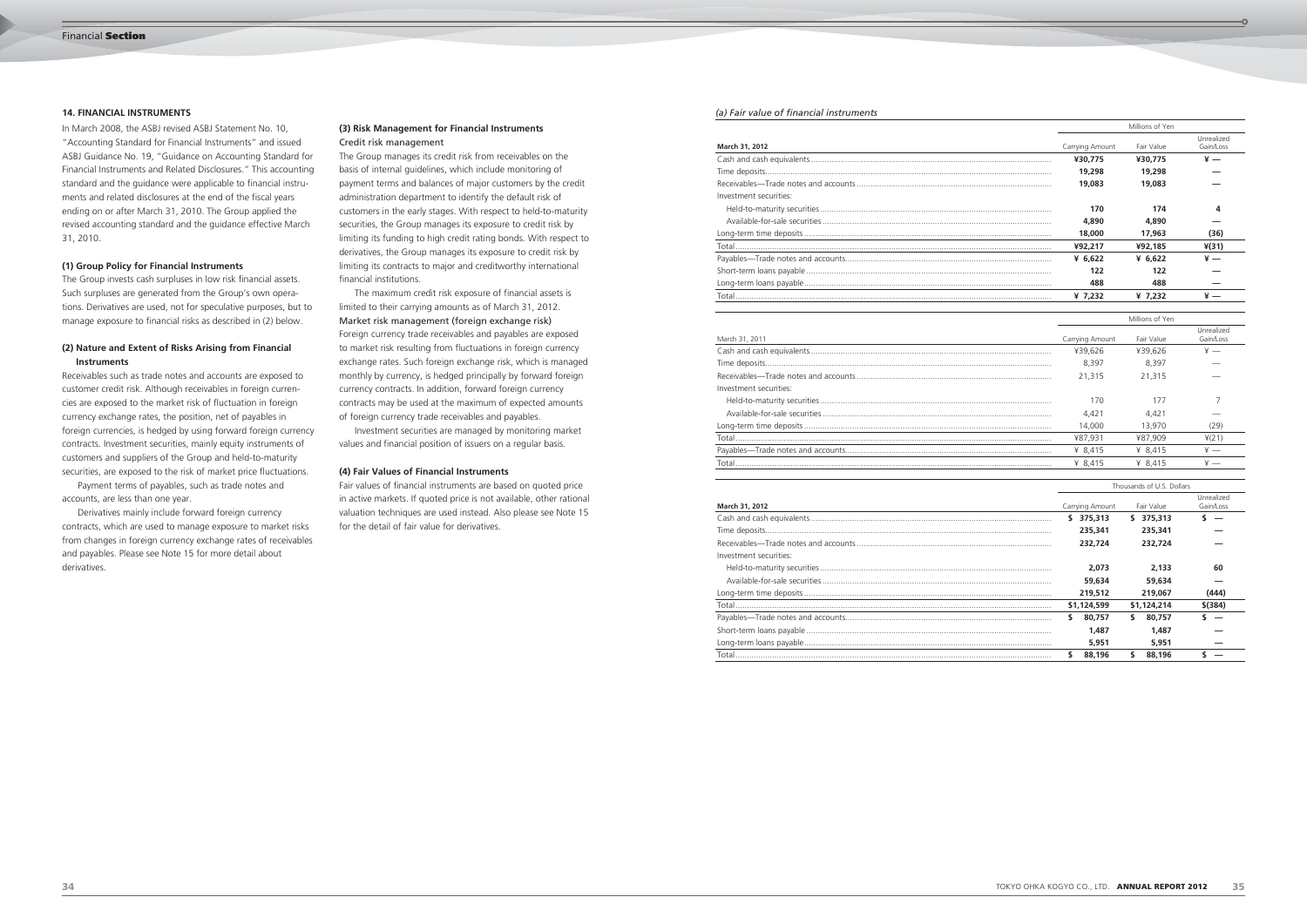# Cash and Cash Equivalents, and Time Deposits

The carrying values of cash and cash equivalents, and time deposits approximate fair value because of their short maturities.

# Receivables—Trade Notes and Accounts

The carrying values of receivables—trade notes and accounts approximate fair value because of their short maturities.

The fair values of investment securities are measured at the quoted market price of the stock exchange for the equity instruments, and at the quoted price obtained from the financial institution for certain debt instruments. The information of the fair value for the marketable and investment securities by classification is included in Note 3.

# Investment Securities

# Long-Term Time Deposits

Long-term time deposits are measured at fair value using the discounted cash flow on deposits held at banks. The discounted rate used is the deposit interest rate assuming the same period.

# Payables—Trade Notes and Accounts

The carrying values of payables—trade notes and accounts approximate fair value because of their short maturities.

# Short-term loans payable

The carrying values of short-term loans payables approximate fair value because of their short maturities.

# Long-term debts

Long-term debts bear floating interest, and therefore, the carrying values approximate fair value.

# Derivatives

The information of the fair value for derivatives is included in Note 15.

# *(b) Financial instruments whose fair value cannot be reliably determined*

|                                                                                              | Carrying Amount |      |                              |
|----------------------------------------------------------------------------------------------|-----------------|------|------------------------------|
|                                                                                              | Millions of Yen |      | Thousands of<br>U.S. Dollars |
|                                                                                              | 2012            | 2011 | 2012                         |
| Investments in equity instruments that do not have a quoted market price in an active market | ¥209            | ¥103 | \$2,550                      |

# **(5) Maturity Analysis for Financial Assets and Securities with Contractual Maturities**

|                |                          | Millions of Yen |                                                                        |
|----------------|--------------------------|-----------------|------------------------------------------------------------------------|
| March 31, 2012 | Due in 1 Year<br>or Less |                 | Due after 1 Year Due after 5 Years<br>through 5 Years through 10 Years |
|                | ¥30,775                  |                 |                                                                        |
|                | 19,298                   |                 |                                                                        |
|                | 19,083                   |                 |                                                                        |
|                |                          |                 | 170                                                                    |
|                |                          | 18,000          |                                                                        |
| Total          | ¥69,157                  | ¥18,000         | ¥170                                                                   |

|                |                          | Millions of Yen |                                                                        |
|----------------|--------------------------|-----------------|------------------------------------------------------------------------|
| March 31, 2011 | Due in 1 Year<br>or Less |                 | Due after 1 Year Due after 5 Years<br>through 5 Years through 10 Years |
|                | ¥39.626                  |                 |                                                                        |
|                | 8.397                    |                 |                                                                        |
|                | 21,315                   |                 |                                                                        |
|                |                          |                 | 170                                                                    |
|                |                          | 14.000          |                                                                        |
| Total          | ¥69.339                  | ¥14.000         |                                                                        |

|                |                          | Thousands of U.S. Dollars |                                                                        |
|----------------|--------------------------|---------------------------|------------------------------------------------------------------------|
| March 31, 2012 | Due in 1 Year<br>or Less |                           | Due after 1 Year Due after 5 Years<br>through 5 Years through 10 Years |
|                | \$375,313                |                           |                                                                        |
|                | 235,341                  |                           |                                                                        |
|                | 232,724                  |                           |                                                                        |
|                |                          |                           | 2,073                                                                  |
|                |                          | 219,512                   |                                                                        |
| Total          | \$843,379                | \$219,512                 | \$2,073                                                                |

Please see Note 13 for obligations under finance leases.

The Group enters into foreign currency forward contracts to hedge foreign currency exchange risk associated with certain assets and liabilities denominated in foreign currencies.

- All derivative transactions are entered into to hedge foreign currency exposures incorporated within its business. Accordingly, market risk in these derivatives is basically offset by opposite movements in the value of hedged assets or liabilities.
	-

Because the counterparties to these derivatives are limited to major international financial institutions, the Group does not

anticipate any losses arising from credit risk.

Derivative transactions entered into by the Group have been made in accordance with internal policies which regulate the

authorization and credit limit amounts.

# *Derivative Transactions to Which Hedge Accounting is Applied*

|                                     |                            |          | Millions of Yen           |          |
|-------------------------------------|----------------------------|----------|---------------------------|----------|
|                                     |                            | Contract | Contract Amount           | Fair     |
| March 31, 2012                      | Hedged Item                | Amount   | Due after One Year        | Value    |
| Foreign currency forward contracts: |                            |          |                           |          |
|                                     | Receivables-Trade accounts | ¥2,567   | ¥—                        | $\ast$   |
|                                     | Receivables-Trade accounts | 159      |                           | $\ast$   |
|                                     | Receivables-Trade accounts | 408      |                           | $\ast$   |
|                                     |                            |          | Millions of Yen           |          |
|                                     |                            |          |                           |          |
|                                     |                            | Contract | Contract Amount           | Fair     |
| March 31, 2011                      | Hedged Item                | Amount   | Due after One Year        | Value    |
| Foreign currency forward contracts: |                            |          |                           |          |
|                                     | Receivables-Trade accounts | ¥3,464   | $\frac{1}{2}$             | $\star$  |
|                                     | Receivables-Trade accounts | 270      |                           | $\star$  |
|                                     | Receivables-Trade accounts | 1,344    |                           | $^\star$ |
|                                     |                            |          |                           |          |
|                                     |                            |          | Thousands of U.S. Dollars |          |
|                                     |                            | Contract | Contract Amount           | Fair     |
| March 31, 2012                      | Hedged Item                | Amount   | Due after One Year        | Value    |
| Foreign currency forward contracts: |                            |          |                           |          |
|                                     | Receivables-Trade accounts | \$31,313 |                           | $\ast$   |
|                                     | Receivables-Trade accounts | 1,943    |                           | $\ast$   |
|                                     | Receivables-Trade accounts | 4,979    |                           | $\ast$   |
|                                     |                            |          |                           |          |

|                                     |                            |                    | Millions of Yen                       |               |
|-------------------------------------|----------------------------|--------------------|---------------------------------------|---------------|
| March 31, 2012                      | Hedged Item                | Contract<br>Amount | Contract Amount<br>Due after One Year | Fair<br>Value |
| Foreign currency forward contracts: |                            |                    |                                       |               |
|                                     | Receivables-Trade accounts | ¥2,567             | ¥—                                    | $\ast$        |
|                                     | Receivables-Trade accounts | 159                |                                       | $\ast$        |
|                                     | Receivables-Trade accounts | 408                |                                       | $\ast$        |
|                                     |                            |                    | Millions of Yen                       |               |
| March 31, 2011                      | Hedged Item                | Contract<br>Amount | Contract Amount<br>Due after One Year | Fair<br>Value |
| Foreign currency forward contracts: |                            |                    |                                       |               |
|                                     | Receivables-Trade accounts | ¥3,464             | $\frac{1}{2}$                         | $\star$       |
|                                     | Receivables-Trade accounts | 270                |                                       | $\star$       |
|                                     | Receivables-Trade accounts | 1.344              |                                       | $\star$       |
|                                     |                            |                    | Thousands of U.S. Dollars             |               |
| March 31, 2012                      | Hedged Item                | Contract<br>Amount | Contract Amount<br>Due after One Year | Fair<br>Value |
| Foreign currency forward contracts: |                            |                    |                                       |               |
|                                     | Receivables-Trade accounts | \$31,313           |                                       | $\ast$        |
|                                     | Receivables-Trade accounts | 1,943              |                                       | $\ast$        |
|                                     | Receivables-Trade accounts | 4,979              |                                       | $\ast$        |

|                                     |                            |                    | Millions of Yen                       |               |
|-------------------------------------|----------------------------|--------------------|---------------------------------------|---------------|
| March 31, 2012                      | Hedged Item                | Contract<br>Amount | Contract Amount<br>Due after One Year | Fair<br>Value |
| Foreign currency forward contracts: |                            |                    |                                       |               |
|                                     | Receivables-Trade accounts | ¥2,567             | ¥—                                    | $\ast$        |
|                                     | Receivables-Trade accounts | 159                |                                       | $\ast$        |
|                                     | Receivables-Trade accounts | 408                |                                       | $\ast$        |
|                                     |                            |                    |                                       |               |
|                                     |                            |                    | Millions of Yen                       |               |
| March 31, 2011                      | Hedged Item                | Contract<br>Amount | Contract Amount<br>Due after One Year | Fair<br>Value |
| Foreign currency forward contracts: |                            |                    |                                       |               |
|                                     | Receivables-Trade accounts | ¥3,464             | $\frac{1}{x}$                         | $\star$       |
|                                     | Receivables-Trade accounts | 270                |                                       | $\star$       |
|                                     | Receivables-Trade accounts | 1,344              |                                       | $\star$       |
|                                     |                            |                    |                                       |               |
|                                     |                            |                    | Thousands of U.S. Dollars             |               |
| March 31, 2012                      | Hedged Item                | Contract<br>Amount | Contract Amount<br>Due after One Year | Fair<br>Value |
| Foreign currency forward contracts: |                            |                    |                                       |               |
|                                     | Receivables-Trade accounts | \$31,313           |                                       | *             |
|                                     | Receivables-Trade accounts | 1,943              |                                       | $\ast$        |
|                                     | Receivables-Trade accounts | 4,979              |                                       | $\ast$        |
|                                     |                            |                    |                                       |               |

\* The fair value of such foreign currency forward contracts in Note 15 is included in that of the hedged items (i.e., receivables trade accounts).

# **15. DERIVATIVES**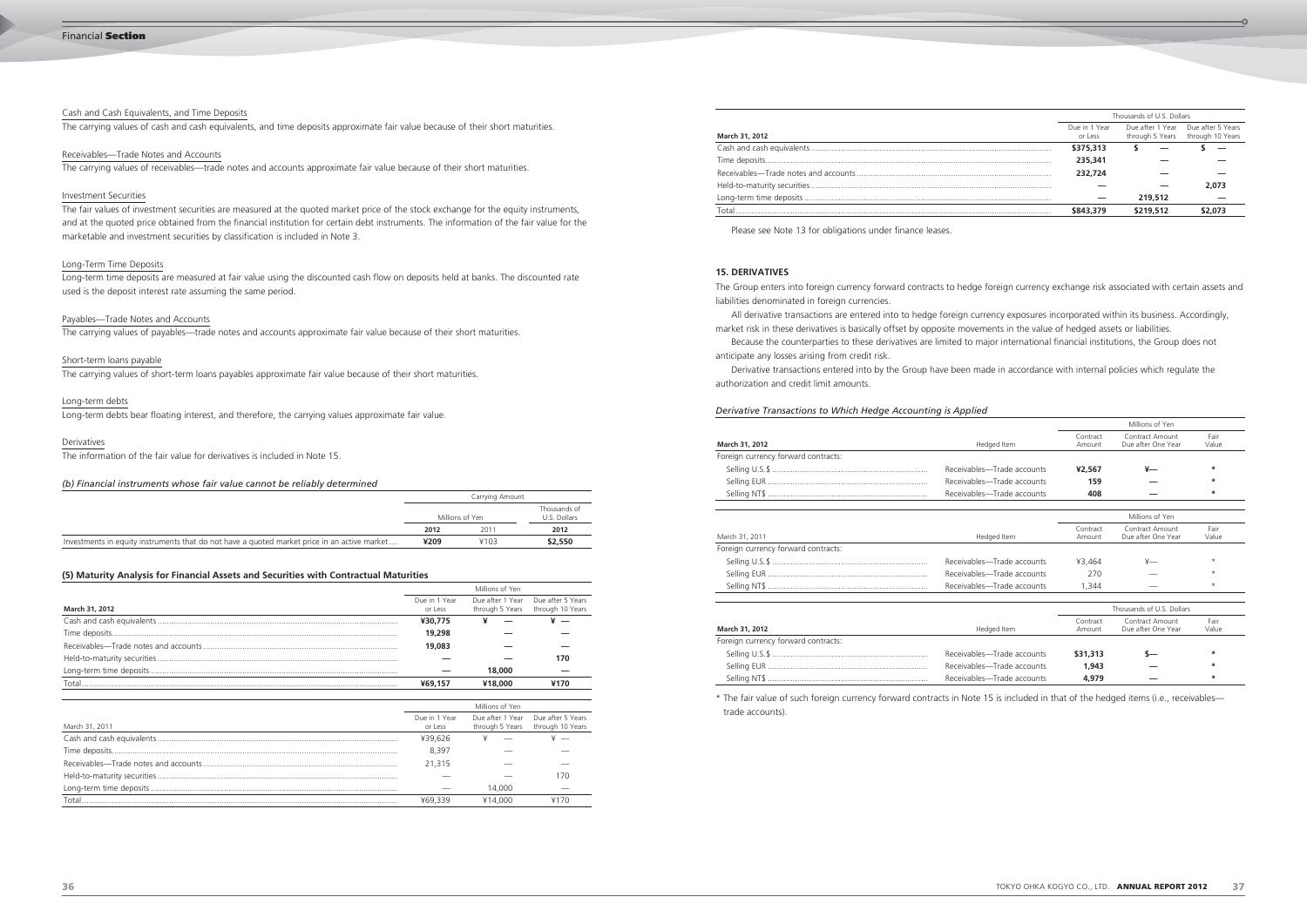| follows: |
|----------|
|          |

# For the Year Ended March 31, 2012

Reclassification adjustments and tax effects regarding other comprehensive income for the year ended March 31, 2012 were as follows:

|                                                                                    | Millions of Yen | Thousands of<br>U.S. Dollars |  |
|------------------------------------------------------------------------------------|-----------------|------------------------------|--|
|                                                                                    | 2012            | 2012                         |  |
| Unrealized gain on available-for-sale securities:                                  |                 |                              |  |
|                                                                                    | ¥<br>45         | 560                          |  |
|                                                                                    | 26              | 319                          |  |
|                                                                                    | 72              | 880                          |  |
|                                                                                    | 72              | 886                          |  |
|                                                                                    | 144             | 1,766                        |  |
| Foreign currency translation adjustments:                                          |                 |                              |  |
|                                                                                    | (701)           | (8.551)                      |  |
|                                                                                    |                 |                              |  |
|                                                                                    | (701)           | (8,551)                      |  |
| Share of other comprehensive loss in companies accounted for by the equity method: |                 |                              |  |
|                                                                                    | (11)            | (142)                        |  |
|                                                                                    | $*(568)$        | \$(6.927)                    |  |

Basic net income per share ("EPS") for the years ended March 31, 2012 and 2011 is as follows:

|                                                       | Millions of Yen | Thousands of<br>Shares     | Yen    | U.S. Dollars |
|-------------------------------------------------------|-----------------|----------------------------|--------|--------------|
| Year Ended March 31, 2012                             | Net Income      | Weighted-Average<br>Shares |        | EPS          |
| Basic EPS—Net income available to common shareholders | ¥3,818          | 44,990*                    | ¥84.86 | \$1.03       |
|                                                       |                 |                            |        |              |
|                                                       | Millions of Yen | Thousands of<br>Shares     | Yen    |              |
| Year Ended March 31, 2011                             | Net Income      | Weighted-Average<br>Shares | EPS    |              |
| Basic EPS-Net income available to common shareholders | ¥3.649          | 45,005                     | ¥81.08 |              |

\* Weighted-average shares for the year ended March 31, 2012 excluded the Company's shares held by the Employee Stock Ownership Plan Trust.

# **16. COMPREHENSIVE INCOME**

# **17. NET INCOME PER SHARE**

At the general shareholders meeting held on June 27, 2012, the Company's shareholders approved the following appropriation of retained earnings:

|                                           | Millions of Yen | Thousands of<br>Dollars |
|-------------------------------------------|-----------------|-------------------------|
| Cash dividends, ¥20 (\$0.24)<br>per share | ¥900            |                         |

# **18. SUBSEQUENT EVENT**

For the Years Ended March 31, 2012 and 2011

(1) Description of reportable segments

The Group's reportable segments are those for which separate financial information is available and regular evaluation by the Company's management is being performed in order to decide how resources are allocated among the Group. Therefore, the Group consists of the Material Business and Equipment Business. The Material Business consists of photoresists and related materials and specialty chemicals. The Equipment Business consists of semiconductor manufacturing equipment and LCD manufacturing equipment.

- Operating income (loss) amounting to ¥(3,291) million include common costs of ¥(3,291) million, which are not allocated to reportable segments.
- Segment assets amounting to ¥68,612 million include working capital (the Company's cash, deposits, and long-term time deposits) and investment securities of ¥57,289 million, which are not allocated to reportable segments.

(2) Methods of measurement for the amounts of sales, profit (loss), assets and other items for each reportable segment The accounting policies of each reportable segment are consistent to those disclosed in Note 2, "Summary of Significant Accounting Policies."

(3) Information about sales, profit (loss), assets and other items is as

|                                           |                          |                           | Millions of Yen |                 |              |
|-------------------------------------------|--------------------------|---------------------------|-----------------|-----------------|--------------|
|                                           |                          |                           | 2012            |                 |              |
|                                           | Reportable Segment       |                           |                 |                 |              |
|                                           | <b>Material Business</b> | <b>Equipment Business</b> | Total           | Reconciliations | Consolidated |
| Sales:                                    |                          |                           |                 |                 |              |
|                                           | ¥66,622                  | ¥13,384                   | ¥80,006         | ¥               | ¥ 80,006     |
|                                           | 0                        | 108                       | 108             | (108)           |              |
|                                           | ¥66,622                  | ¥13,493                   | ¥80,115         | (108)<br>¥      | ¥ 80,006     |
|                                           | ¥ 8.280                  | ¥<br>900                  | ¥ $9,181$       | ¥ (3,108)       | ¥ $6,072$    |
|                                           | 57.798                   | 6,954                     | 64,753          | 74.014          | 138,767      |
| Other:                                    |                          |                           |                 |                 |              |
|                                           | 3,526                    | 203                       | 3,729           | 309             | 4,038        |
| Increase in property, plant and equipment | 3,007                    | 138                       | 3,145           | 127             | 3,273        |

Note: Reconciliations of

— Operating income (loss) amounting to ¥(3,108) million (\$(37,913) thousand) include common costs of ¥(3,108) million (\$(37,913)

— Segment assets amounting to ¥74,014 million (\$902,614 thousand) include working capital (the Company's cash, deposits, and

- thousand), which are not allocated to reportable segments.
- long-term time deposits) and investment securities of ¥65,810 million (\$802,572 thousand), which are not allocated to reportable segments.
- Increase in property, plant and equipment and intangible assets of ¥127 million (\$1,558 thousand) is relevant to common assets.

|                                           |                          |                           | Millions of Yen |                 |              |
|-------------------------------------------|--------------------------|---------------------------|-----------------|-----------------|--------------|
|                                           |                          |                           | 2011            |                 |              |
|                                           | Reportable Segment       |                           |                 |                 |              |
|                                           | <b>Material Business</b> | <b>Equipment Business</b> | Total           | Reconciliations | Consolidated |
| Sales:                                    |                          |                           |                 |                 |              |
|                                           | ¥71.456                  | ¥ 8,533                   | ¥79.990         | ¥               | ¥79.990      |
|                                           | $\Omega$                 | 89                        | 89              | (89)            |              |
|                                           | ¥71,456                  | ¥ $8,622$                 | ¥80.079         | ¥<br>(89)       | ¥ 79,990     |
|                                           | ¥10.770                  | ¥ (1,381)                 | ¥ 9.388         | ¥ (3,291)       | 6.096<br>¥   |
|                                           | 61.921                   | 16,551                    | 78,473          | 68,612          | 147.085      |
| Other:                                    |                          |                           |                 |                 |              |
|                                           | 3.787                    | 269                       | 4,056           | 336             | 4,393        |
| Increase in property, plant and equipment | 1.415                    | 94                        | 1.510           | 227             | 1.737        |

Note: Reconciliations of

— Increase in property, plant and equipment and intangible assets of ¥227 million is relevant to common assets.

# **19. SEGMENT INFORMATION**